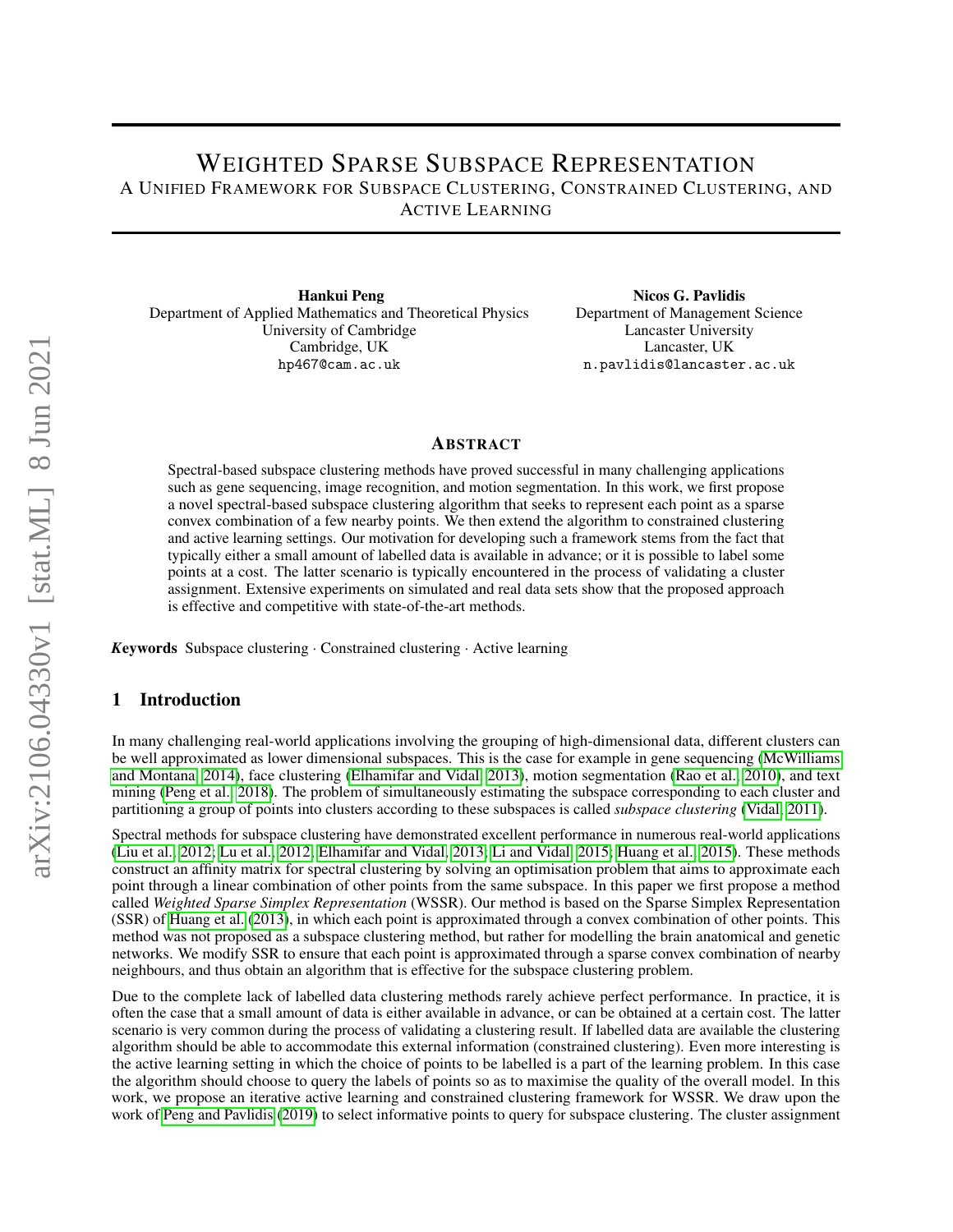is updated after obtaining the labels of these points. Our proposed constrained clustering approach is guaranteed to produce an assignment that is consistent with all the available labels.

The rest of this paper is organised as follows. In Section [2,](#page-1-0) we discuss some relevant existing literature in the areas of subspace clustering, constrained clustering, and active learning. In Section [3,](#page-2-0) we propose the problem formulation of the Weighted Sparse Simplex Representation (WSSR), discuss its properties, and present an approach for solving the problem. In Section [4,](#page-5-0) we propose an integrated active learning and constrained clustering framework. We demonstrate the effectiveness of our proposed methodology on synthetic and real data in Section [5](#page-6-0) and [6,](#page-8-0) and provide concluding remarks in Section [7.](#page-13-4)

#### <span id="page-1-0"></span>2 Related Work

The linear subspace clustering problem can be defined as follows. A collection of *N* data points  $\mathcal{X} = {\{\mathbf{x}_i\}}_{i=1}^N \subset \mathbb{R}^P$  is drawn from a union of *K* linear subspaces  $\{S_k\}_{k=1}^K$  with added noise. Each subspace can be defined as,

$$
\mathcal{S}_k = \left\{ \boldsymbol{x} \in \mathbb{R}^P \, | \, \boldsymbol{x} = V_k \boldsymbol{y} \right\}, \text{ for } k = 1, \dots, K,
$$
\n<sup>(1)</sup>

where  $V_k \in \mathbb{R}^{P \times P_k}$ , with  $1 \leq P_k < P$ , is a matrix whose columns constitute a basis for  $S_k$ , and  $y \in \mathbb{R}^{P_k}$  is the representation of *x* in terms of the columns of *V<sup>k</sup>* . The goal of subspace clustering is to find the number of subspaces *K*; the subspace dimensions  $\{P_k\}_{k=1}^K$ ; a basis  $\{V_k\}_{k=1}^K$  for each subspace; and finally the assignments of the points in X to clusters. A natural formulation of this problem is as the minimisation of the *reconstruction error*,

<span id="page-1-1"></span>
$$
\sum_{i=1}^{N} \min_{V_1, ..., V_K} \left\{ \min_{k=1,...,K} ||\mathbf{x}_i - V_k V_k^{\mathsf{T}} \mathbf{x}_i||_2^2 \right\}.
$$
 (2)

*K*-subspace clustering (KSC) [\(Bradley and Mangasarian, 2000\)](#page-13-5) is an iterative algorithm to solve the problem in [\(2\)](#page-1-1). Like the classical *K*-means clustering, KSC alternates between estimating the subspace bases (for a fixed cluster assignment), and assigning points to clusters (for a fixed set of bases). However, iterative algorithms are very sensitive to initialisation and most often converge to poor local minima [\(Lipor and Balzano, 2017\)](#page-14-7).

Currently the most effective approach to subspace clustering is through spectral-based methods [\(Lu et al., 2012;](#page-14-5) [Elhamifar and Vidal, 2013;](#page-13-0) [Hu et al., 2014;](#page-13-6) [You et al., 2016\)](#page-14-8). Spectral-based methods consist of two steps: first an affinity matrix is estimated, and then normalised spectral clustering [\(Ng et al., 2002\)](#page-14-9) is applied to this affinity matrix. The affinity matrix is constructed by exploiting the *self-expressive* property: any  $x_i \in S_k$  can be expressed as a linear combination of  $P_k$  other points from  $S_k$ . Thus, for each  $x_i \in \mathcal{X}$  they first solve a convex optimisation problem of the form,

<span id="page-1-2"></span>
$$
\boldsymbol{\beta}_{i}^{\star} = \min_{\boldsymbol{\beta}_{i} \in \mathbb{R}^{N-1}} \left\| \boldsymbol{x}_{i} - \boldsymbol{X}_{-i} \boldsymbol{\beta}_{i} \right\|_{p} + \rho \left\| \boldsymbol{\beta}_{i} \right\|_{q},
$$
\n(3)

where  $X_{-i} = [\mathbf{x}_1, \dots, \mathbf{x}_{i-1}, \mathbf{x}_{i+1}, \dots, \mathbf{x}_N] \in \mathbb{R}^{P \times (N-1)}$  is a matrix whose columns correspond to the points in  $\mathcal{X} \setminus \{\mathbf{x}_i\}$ ; and  $\rho > 0$  is a penalty parameter. The first term in the objective function quantifies the error of approximating  $x_i$  through  $X_{-i}$ β<sub>*i*</sub>. The penalty (regularisation) term is included to promote solutions in which  $\beta_{ij}^*$  is small (and ideally zero) if  $x_j$ belongs to a different subspace than  $x_i$ . After solving the problem in [\(3\)](#page-1-2) for each  $x_i \in \mathcal{X}$ , the affinity matrix is typically defined as  $A = (|B| + |B|^\mathsf{T})/2$ , where  $B = [\beta_1^*, \dots, \beta_N^*].$ 

Least Squares Regression (LSR) [\(Lu et al., 2012\)](#page-14-5) uses the *L*<sub>2</sub>-norm for both the approximation error, and the regularisation term ( $p = q = 2$ ). Smooth Representation Clustering (SMR) [\(Hu et al., 2014\)](#page-13-6) also uses the  $L_2$ -norm on the approximation error, while the penalty term is given by  $||L^{1/2}\beta_i||_2^2$  in which *L* a positive definite Laplacian matrix constructed from pairwise similarities. The main advantage of using the *L*2-norm is that the optimisation problem has a closed-form solution. However the resulting coefficient vectors are dense and hence the affinity matrix contains connections between points from different subspaces. The most prominent spectral-based subspace clustering algorithm is Sparse Subspace Clustering (SSC) [\(Elhamifar and Vidal, 2013\)](#page-13-0). In its most general formulation, SSC accommodates the possibility that points from each subspace are contaminated by both noise and sparse outlying entries. In SSC,  $\beta_i^*$  is the solution to the following problem,

$$
\min_{\boldsymbol{\beta}_i \in \mathbb{R}^{N-1}} \|\boldsymbol{\beta}_i\|_1 + \rho_{\eta} \|\boldsymbol{\eta}_i\|_1 + \frac{\rho_z}{2} \|z_i\|_2^2,
$$
\n(4)  
\ns.t.  $\boldsymbol{x}_i = X_{-i} \boldsymbol{\beta}_i + \boldsymbol{\eta}_i + z_i.$ 

SSC therefore decomposes the approximation error into two components  $(\eta_i$  and  $z_i)$ , which are measured with different norms. Following the success of SSC, several variants have been proposed, including SSC with Orthogonal Matching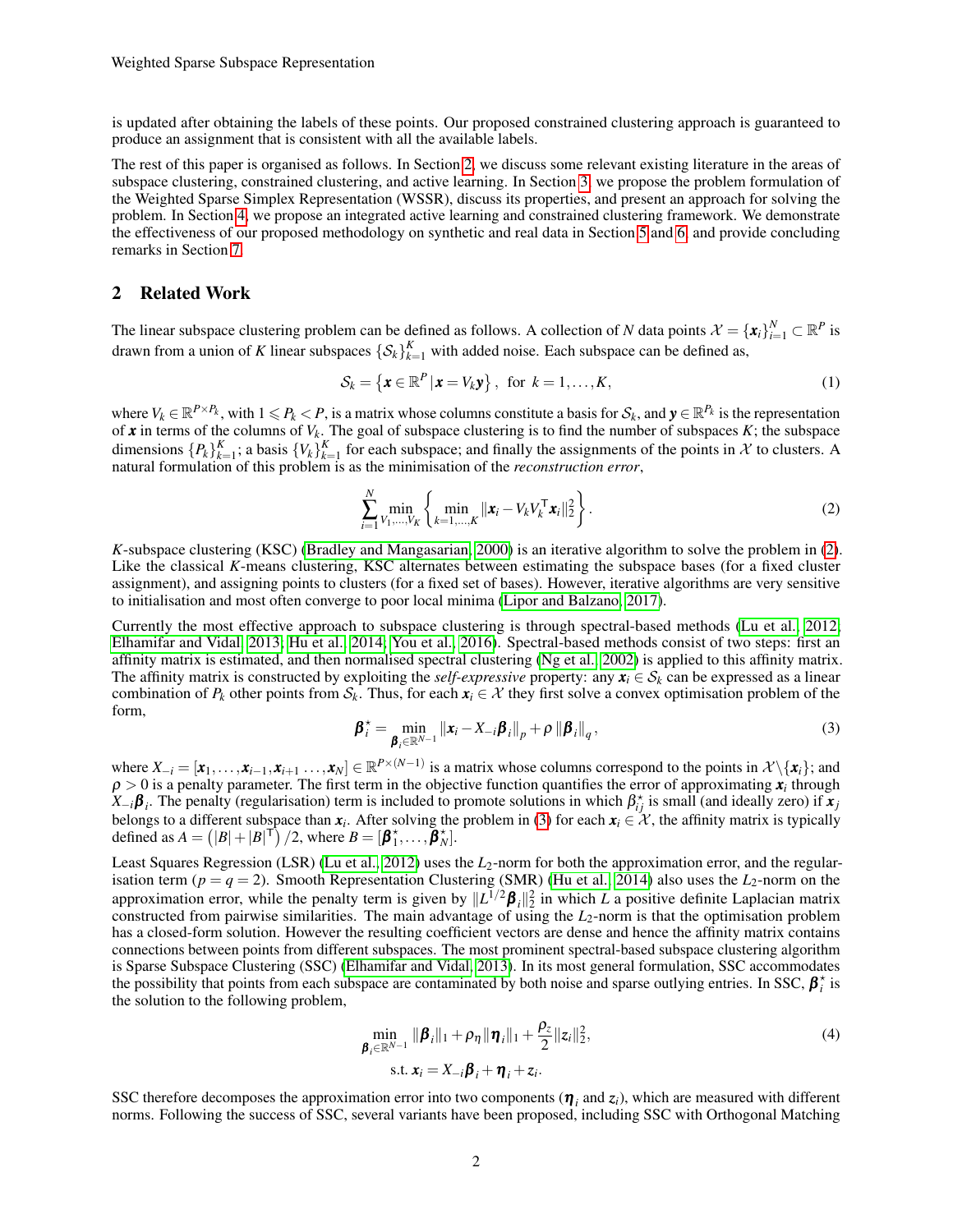Pursuit (SSC-OMP) [\(You et al., 2016\)](#page-14-8), Structured Sparse Subspace Clustering (S3C) [\(Li et al., 2017\)](#page-13-7), and Affine Sparse Subspace Clustering (ASSC) [\(Li et al., 2018a\)](#page-14-10).

The method most closely connected to our approach is the Sparse Simplex Representation (SSR) algorithm, proposed by [Huang et al.](#page-13-3) [\(2013\)](#page-13-3) for the modelling of brain networks. SSR solves the problem in [\(3\)](#page-1-2) using  $p = 2$  and  $q = 1$  with the additional constraint that the coefficient vector has to lie in the  $(N-1)$ -dimensional unit simplex  $\beta$ <sub>*i*</sub>  $\in \Delta^{N-1}$  = { $\beta$   $\in$  $\mathbb{R}^{N-1}$  |  $\beta \ge 0$ ,  $\beta$ <sup>T</sup> 1 = 1}. Since SSR approximates  $x_i$  through a convex combination of other points, the coefficients have a probabilistic interpretation. However, SSR induces no regularisation since  $\|\boldsymbol{\beta}_i\|_1 = 1$  for all  $\boldsymbol{\beta}_i \in \Delta^{N-1}$ , hence coefficient vectors are dense.

We next provide a short overview of clustering with external information, called *constrained clustering* [\(Basu et al.,](#page-13-8) [2008\)](#page-13-8), and active learning. Due to space limitations, we only mention the work that is most closely related to our problem. In constrained clustering, the external information can be either in the form of class labels or as pairwise "must-link" and "cannot-link" constraints. Spectral methods for constrained clustering incorporate this information by modifying the affinity matrix. Constrained Spectral Partitioning (CSP) [\(Wang and Davidson, 2010\)](#page-14-11) introduces a pairwise constraint matrix and solves a modified normalised cut spectral clustering problem. Partition Level Constrained Clustering (PLCC) [\(Liu et al., 2018\)](#page-14-12) forms a pairwise constraint matrix through a side information matrix which is included as a penalty term into the normalised cut objective. Constrained Structured Sparse Subspace Clustering (CS3C) [\(Li et al., 2017\)](#page-13-7) is specifically designed for subspace clustering. CS3C incorporates a side information matrix that encodes the pairwise constraints into the formulation of S3C. The algorithm alternates between solving for the coefficient matrix and solving for the cluster labels. Constrained clustering algorithms that rely exclusively on modifying the affinity matrix cannot guarantee that all the constraints will be satisfied. CS3C+ [\(Li et al., 2018b\)](#page-14-13) is an extension of CS3C that applies constrained *K*-means algorithm [\(Wagstaff et al., 2001\)](#page-14-14) within the spectral clustering stage, to ensure constraints are satisfied.

In active learning the algorithm controls the choice of points for which external information is obtained. The majority of active learning techniques are designed for supervised methods, and little research has considered the problem of active learning for subspace clustering [\(Lipor and Balzano, 2015,](#page-14-15) [2017;](#page-14-7) [Peng and Pavlidis, 2019\)](#page-14-6). [Lipor and Balzano](#page-14-15) [\(2015\)](#page-14-15) propose two active strategies. The first queries the point(s) with the largest reconstruction error to its allocated subspace. The second queries the point(s) that is maximally equidistant to its two closest subspaces. [Lipor and Balzano](#page-14-7) [\(2017\)](#page-14-7) extend the second strategy for spectral clustering by setting the affinity of "must-link" and "cannot-link" pairs of points to one and zero, respectively. Both strategies by [Lipor and Balzano](#page-14-15) [\(2015\)](#page-14-15) are effective in identifying mislabelled points. However, correctly assigning these points is not guaranteed to maximally improve the accuracy of the estimated subspaces, hence the overall quality of the clustering. [Peng and Pavlidis](#page-14-6) [\(2019\)](#page-14-6) propose an active learning strategy for sequentially querying point(s) to maximise the decrease of the overall reconstruction error in [\(2\)](#page-1-1).

#### <span id="page-2-0"></span>3 Weighted Sparse Simplex Representation

In this section, we describe the proposed spectral-based subspace clustering method, called Weighted Sparse Simplex Representation (WSSR). Here we describe the WSSR algorithm under the assumption that no labelled data is available. The constrained clustering version described in the next section accommodates the case of having a subset of labelled observations at the start of the learning process.

Let  $d_{ij} \ge 0$  denote a measure of dissimilarity between  $x_i, x_j \in \mathcal{X}$ , and  $\mathcal{I}$  the set of indices of all points in  $\mathcal{X} \setminus \{i\}$  with finite dissimilarity to  $x_i$ , that is  $\mathcal{I} = \{1 \leq j \leq N | d_{ij} < \infty, j \neq i\}$ . In WSSR, the coefficient vector for each  $x_i \in \mathcal{X}$  is the solution to the following convex optimisation problem,

<span id="page-2-1"></span>
$$
\boldsymbol{\beta}_{i}^{\star} = \underset{\boldsymbol{\beta}_{i}}{\arg \min} \frac{1}{2} ||\boldsymbol{x}_{i} - \hat{X}_{\mathcal{I}} \boldsymbol{\beta}_{i}||_{2}^{2} + \rho ||D_{\mathcal{I}} \boldsymbol{\beta}_{i}||_{1} + \frac{\xi}{2} ||D_{\mathcal{I}} \boldsymbol{\beta}_{i}||_{2}^{2}
$$
\n
$$
\text{s.t.} \quad \boldsymbol{\beta}_{i}^{\top} \mathbf{1} = 1, \quad \boldsymbol{\beta}_{i} \geqslant \mathbf{0},
$$
\n
$$
(5)
$$

where  $\rho, \xi > 0$  are penalty parameters,  $\hat{X}_{\mathcal{I}} \in \mathbb{R}^{P \times |I|}$  is a matrix whose columns are the scaled versions of the points in  $\chi$ <sub>I</sub>, and  $D$ <sub>I</sub> = diag( $d$ <sub>I</sub>) is a diagonal matrix of finite pairwise dissimilarities between  $x_i$  and the points in  $\chi$ <sub>I</sub>. We first outline our motivation for the choice of penalty function, and then discuss the definition of  $\hat{X}_{\mathcal{I}}$  and the choice of  $d_{ij}$  in the next paragraph. The use of both an  $L_1$  and an  $L_2$ -norm in [\(5\)](#page-2-1) is motivated by the elastic net formulation [\(Zou and](#page-14-16) [Hastie, 2005\)](#page-14-16). The *L*<sub>1</sub>-norm penalty promotes solutions in which coefficients of dissimilar points are zero. The *L*<sub>2</sub>-norm penalty encourages what is known as the *grouping effect*: if a group of points induces a similar approximation error, then either all points in the group are represented in  $\beta$ <sup>\*</sup>, or none is. This is desirable for subspace clustering, because the points in such a group should belong to the same subspace. In this case, if this subspace is different from the one  $x_i$ belongs to, then all points should be assigned a coefficient of zero. If instead the group of points are from the same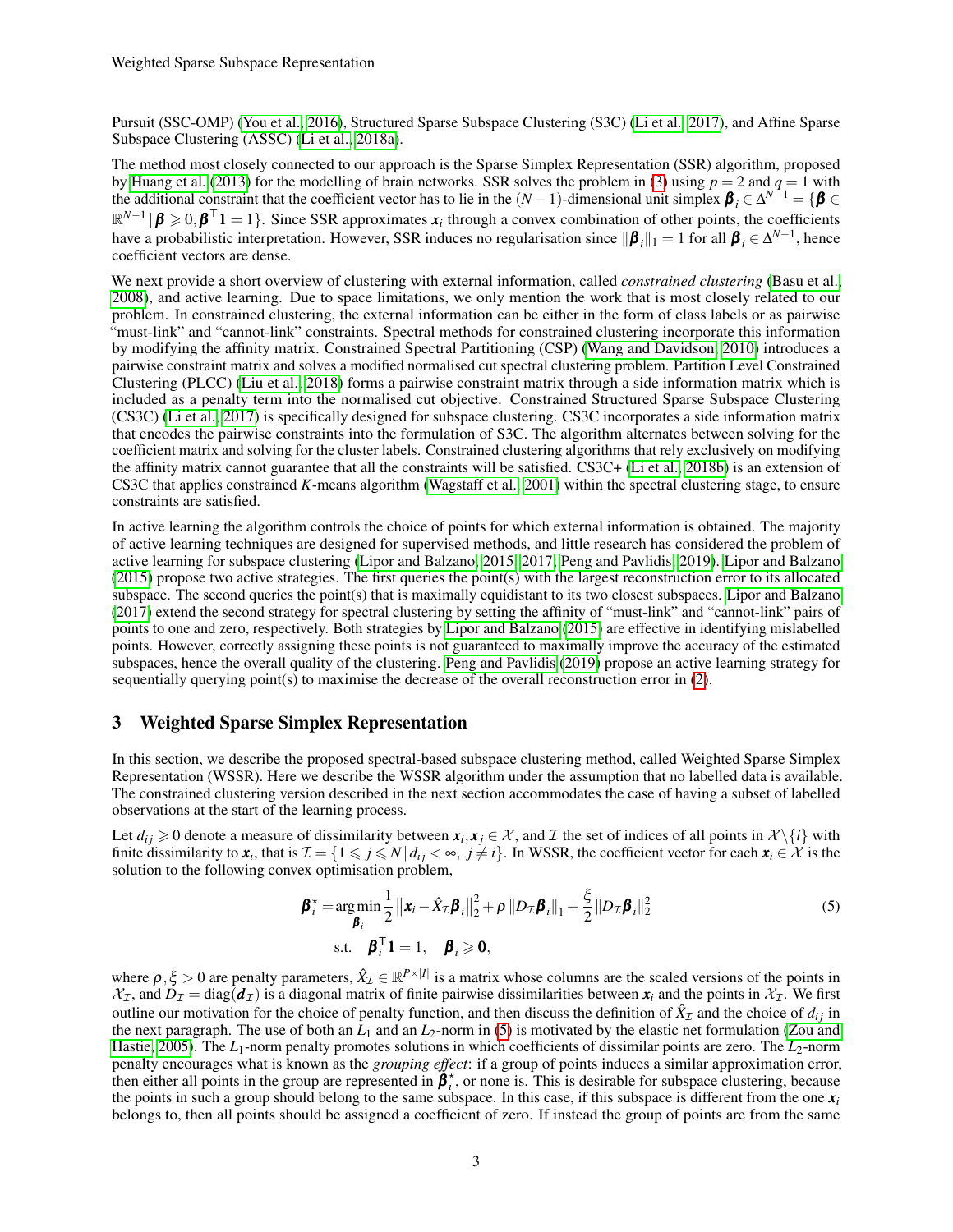subspace as  $x_i$ , then it is beneficial to connect  $x_i$  to all of them, because this increases the probability that points from each subspace will belong to a single connected component of the graph defined by the affinity matrix *A*.

Spectral subspace clustering algorithms commonly normalise the points in  $\mathcal X$  to have unit  $L_2$ -norm prior to estimating the coefficient vectors [\(Elhamifar and Vidal, 2013;](#page-13-0) [You et al., 2016\)](#page-14-8). The simple example in Figure [1](#page-3-0) illustrates that this normalisation tends to increase cluster separability. In the following, we denote  $\bar{x}_i = x_i / \|x_i\|_2$ . However, projecting

<span id="page-3-0"></span>

Figure 1: An illustration of the data normalisation step, and the rationale for using the inverse cosine similarity as the dissimilarity measure. Left: The original data points. Right: The data points that have been normalised to lie on the unit sphere.

<span id="page-3-1"></span>the data onto the unit sphere has important implications for the WSSR problem. In [\(5\)](#page-2-1) we want the two conflicting objectives of minimising the approximation error and selecting a few nearby points to be separate. Fig. [2](#page-3-1) contains an example that shows that this is not true after projecting onto the unit sphere. In Fig. [2,](#page-3-1) the point closest to  $\bar{x}_i$  on



Figure 2: A geometric illustration of the necessity for stretching points in *X*.

the unit sphere is  $\bar{x}_1$ . The direction of  $\bar{x}_i$  can be perfectly approximated by a convex combination of  $\bar{x}_1$  and  $\bar{x}_2$ , but all convex combinations  $\alpha \bar{x}_1 + (1 - \alpha) \bar{x}_2$  with  $\alpha \in (0,1)$  have an  $L_2$ -norm less than one. Since the cardinality of  $\beta$ affects the length of the approximation, it affects both the penalty term and the approximation error. A simple solution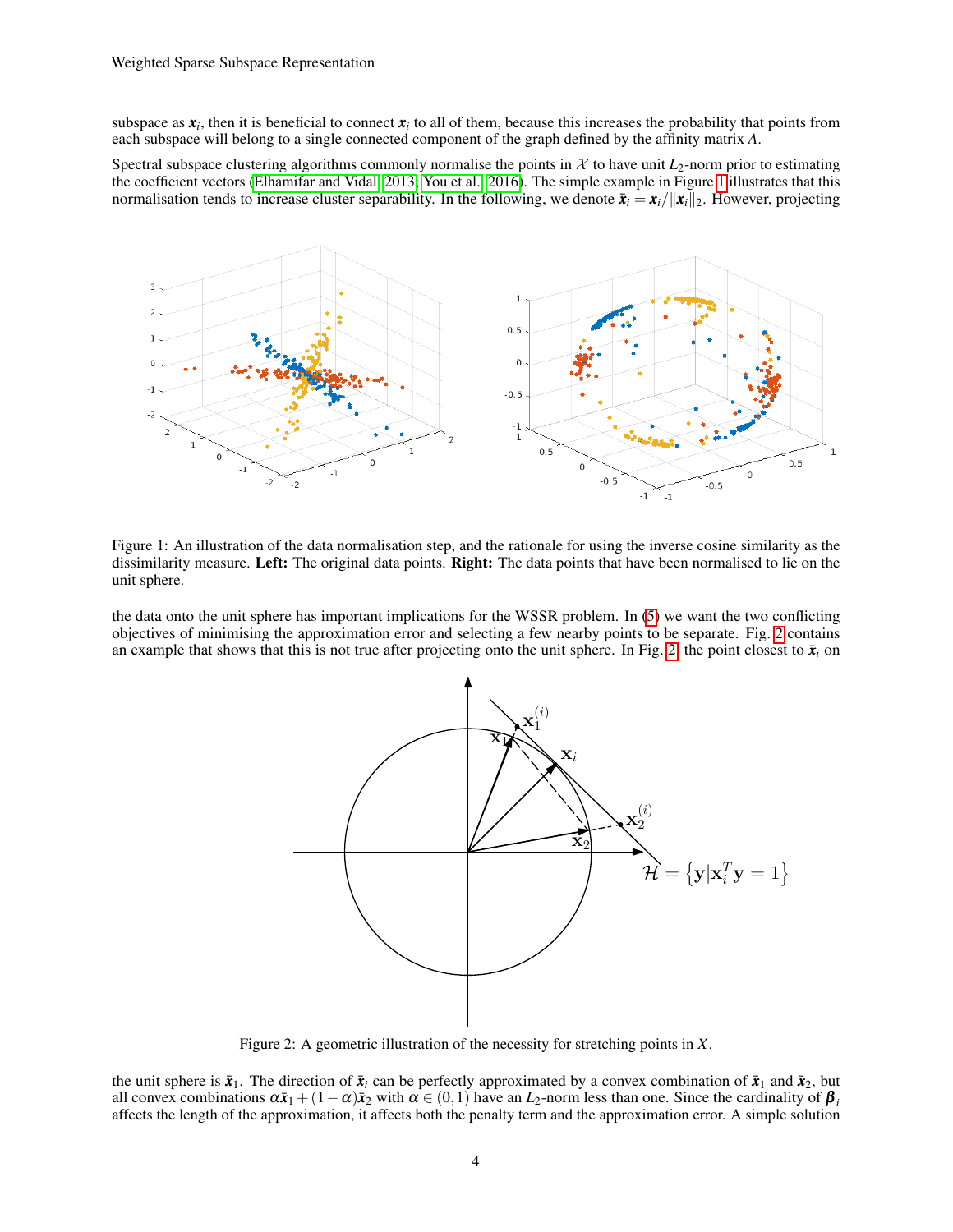to address this problem is to scale every point  $x_j$  with  $j \in \mathcal{I}$  such that  $\hat{x}^i_j = t^i_j x_j$  lies on the hyperplane perpendicular to the unit sphere at  $\bar{x}_i$ ,  $\hat{x}_j^i \in \{\hat{x} \in \mathbb{R}^P \mid \hat{x}^\mathsf{T} \bar{x}_i = 1\}$ . Note that this implies that if  $\bar{x}_j^\mathsf{T} x_i < 0$ , then  $t_j^i$  is negative. An inspection of Figure [1](#page-3-0) suggests that this is sensible. An appropriate measure of pairwise dissimilarity given the aforementioned preprocessing steps is the inverse cosine similarity,

<span id="page-4-2"></span>
$$
d_{ij} = ||\mathbf{x}_i||_2 ||\mathbf{x}_j||_2 / (\mathbf{x}_i^{\mathsf{T}} \mathbf{x}_j) = |\bar{\mathbf{x}}_i^{\mathsf{T}} \bar{\mathbf{x}}_j|^{-1}.
$$
\n
$$
(6)
$$

Since  $d_{ij}$  is infinite when  $x_j^T x_i = 0$ , such points could never be assigned a non-zero coefficient, therefore they are excluded from  $\hat{X}_{\mathcal{I}}$ .

We now return to the optimisation problem in [\(5\)](#page-2-1). Due to the constraint  $\beta_i \in \Delta^{|\mathcal{I}|}$  and the fact that  $d_{\mathcal{I}} > 0$ ,  $||D_{\mathcal{I}} \beta_i||_1 =$  $d_L^T \beta$ <sub>*i*</sub>. This implies that the objective function is a quadratic, and the minimisation problem in [\(5\)](#page-2-1) is equivalent to the one below,

$$
\min_{\boldsymbol{\beta}_i} \frac{1}{2} \boldsymbol{\beta}_i^{\mathsf{T}} (\hat{X}_\mathcal{I}^{\mathsf{T}} \hat{X}_\mathcal{I} + \xi D_\mathcal{I}^2) \boldsymbol{\beta}_i + (\rho \boldsymbol{d}_\mathcal{I} - \hat{X}_\mathcal{I}^{\mathsf{T}} \hat{\boldsymbol{x}}_i)^{\mathsf{T}} \boldsymbol{\beta}_i.
$$
\n(7)

Moreover,  $f(\beta_i)$  is guaranteed to be strictly convex whenever  $\xi > 0$ . Therefore WSSR corresponds to the following quadratic programme (QP),

<span id="page-4-0"></span>
$$
\boldsymbol{\beta}_i^* = \min_{\boldsymbol{\beta}_i} f(\boldsymbol{\beta}_i), \text{ s.t. } \boldsymbol{\beta}_i \geqslant 0, \ \boldsymbol{\beta}_i^{\mathsf{T}} \mathbf{1} = 1. \tag{8}
$$

The choice of  $\rho$  in [\(8\)](#page-4-0) is critical to obtain an affinity matrix that accurately captures the cluster structure. The ridge penalty parameter,  $\xi$ , is typically assigned with a small value, e.g.  $10^{-4}$  [\(Gaines et al., 2018\)](#page-13-9). For "large"  $\rho$ , the optimal solution assigns a coefficient of one to the nearest neighbour of  $\bar{x}_i$  and all other coefficients are zero. This is clearly undesirable. Setting this parameter is complicated by the fact that an appropriate choice of  $\rho$  differs for each  $\bar{x}_i$ . Lemma [1](#page-4-1) is a result which can be used to obtain a lower bound on  $\rho$  such that the solution of [\(8\)](#page-4-0) is the "nearest neighbour" approximation. The proof of this lemma, as well as a second lemma which establishes its geometric interpretation can be found in Appendix [B.](#page-15-0)

<span id="page-4-1"></span>**Lemma 1.** Let  $(j)$  denote the index of the j-th nearest neighbour of  $\bar{\mathbf{x}}_i$ , and  $\hat{\mathbf{x}}_i^{(j)}$  $\hat{a}^{(J)}$  denote the *j*-th nearest neighbour of  $\bar{x}$ <sup>*i*</sup>. Assume that  $\hat{\boldsymbol{x}}_i^{\left(1\right)}$  $\hat{\boldsymbol{x}}_i^{(1)}$  is unique and that  $\hat{\boldsymbol{x}}_i^{(1)}$  $a_i^{(1)} \neq \bar{x}_i$ . We also assume that the pairwise dissimilarities satisfy:

$$
\begin{aligned}\n\|\bar{\mathbf{x}}_i - \hat{\mathbf{x}}_i^{(j)}\|_2 > \|\bar{\mathbf{x}}_i - \hat{\mathbf{x}}_i^{(k)}\|_2 \Rightarrow d_{ij} > d_{ik}, \\
\|\bar{\mathbf{x}}_i - \hat{\mathbf{x}}_i^{(j)}\|_2 &= \|\bar{\mathbf{x}}_i - \hat{\mathbf{x}}_i^{(k)}\|_2 \Rightarrow d_{ij} = d_{ik}.\n\end{aligned}
$$

*If*

$$
\boldsymbol{e}_1 = [1, 0, \dots, 0]^\top = \underset{\boldsymbol{\beta}_i \in \Delta^{|\mathcal{I}|}}{\arg \min} \frac{1}{2} \boldsymbol{\beta}_i^\top (\hat{X}_\mathcal{I}^\top \hat{X}_\mathcal{I} + \xi D_\mathcal{I}^\top D_\mathcal{I}) \boldsymbol{\beta}_i + (\rho - \hat{X}_\mathcal{I}^\top \bar{\boldsymbol{x}}_i)^\top \boldsymbol{\beta}_i,
$$

*then*

$$
\rho > \max \left\{ 0, \max_{j \in \{2,\ldots,|\mathcal{I}|\}} \frac{(\hat{\mathbf{x}}_i^{(1)} - \hat{\mathbf{x}}_i^{(1)})^\mathsf{T} (\hat{\mathbf{x}}_i^{(1)} - \bar{\mathbf{x}}_i) + \xi (d_i^{(1)})^2}{d_i^{(j)} - d_i^{(1)}} \right\}.
$$
\n(9)

Note that our definition of pairwise dissimilarities satisfies the requirements of the lemma. The proof uses directional derivatives and the convexity of the objective function. In effect, Lemma [1](#page-4-1) states that there are cases in which the nearest-neighbour approximation is optimal for all  $\rho > 0$ . This occurs when it is possible to define a hyperplane that contains  $\hat{\boldsymbol{x}}_i^{(1)}$  $\hat{\mathbf{x}}_i^{(1)}$ , the nearest neighbour of  $\bar{\mathbf{x}}_i$ , and separates the column vectors in  $\hat{X}_{\mathcal{I}}$  from  $\bar{\mathbf{x}}_i$ . In all other cases, there exists a positive value of  $\rho$  such that  $\beta_i^*$  has cardinality greater than one.

We close this section by outlining a simple proximal gradient descent algorithm [\(Parikh and Boyd, 2014\)](#page-14-17) that is faster for large instances of the problem than standard QP solvers. To this end, we first we express [\(8\)](#page-4-0) as an unconstrained minimisation problem through the use of an indicator function,

$$
\min_{\pmb\beta_i}f(\pmb\beta_i)+\mathbb{1}_{\Delta^{|\mathcal I|}}(\pmb\beta_i),
$$

where  $\mathbb{1}_{\Delta}|\mathcal{I}|(\beta_i)$  is zero for  $\beta_i \in \Delta^{|\mathcal{I}|}$  and infinity otherwise. At each iteration, proximal gradient descent updates  $\beta_i^t$  by projecting onto the unit simplex a step of the standard gradient descent,

$$
\boldsymbol{\beta}_i^{t+1} = \underset{\boldsymbol{\beta} \in \Delta^{|\mathcal{I}|}}{\arg \min} \frac{1}{2} \|\boldsymbol{\beta} - \boldsymbol{\beta}_i^t + \eta^t \nabla f(\boldsymbol{\beta}_i^t) \|_2^2,
$$

where  $\eta^t$  is the step size at iteration *t*. Projecting onto  $\Delta^{|\mathcal{I}|}$  can be achieved via a simple algorithm with complexity  $\mathcal{O}(|\mathcal{I}| \log(|\mathcal{I}|))$  [\(Wang and Carreira-Perpinán, 2013\)](#page-14-18).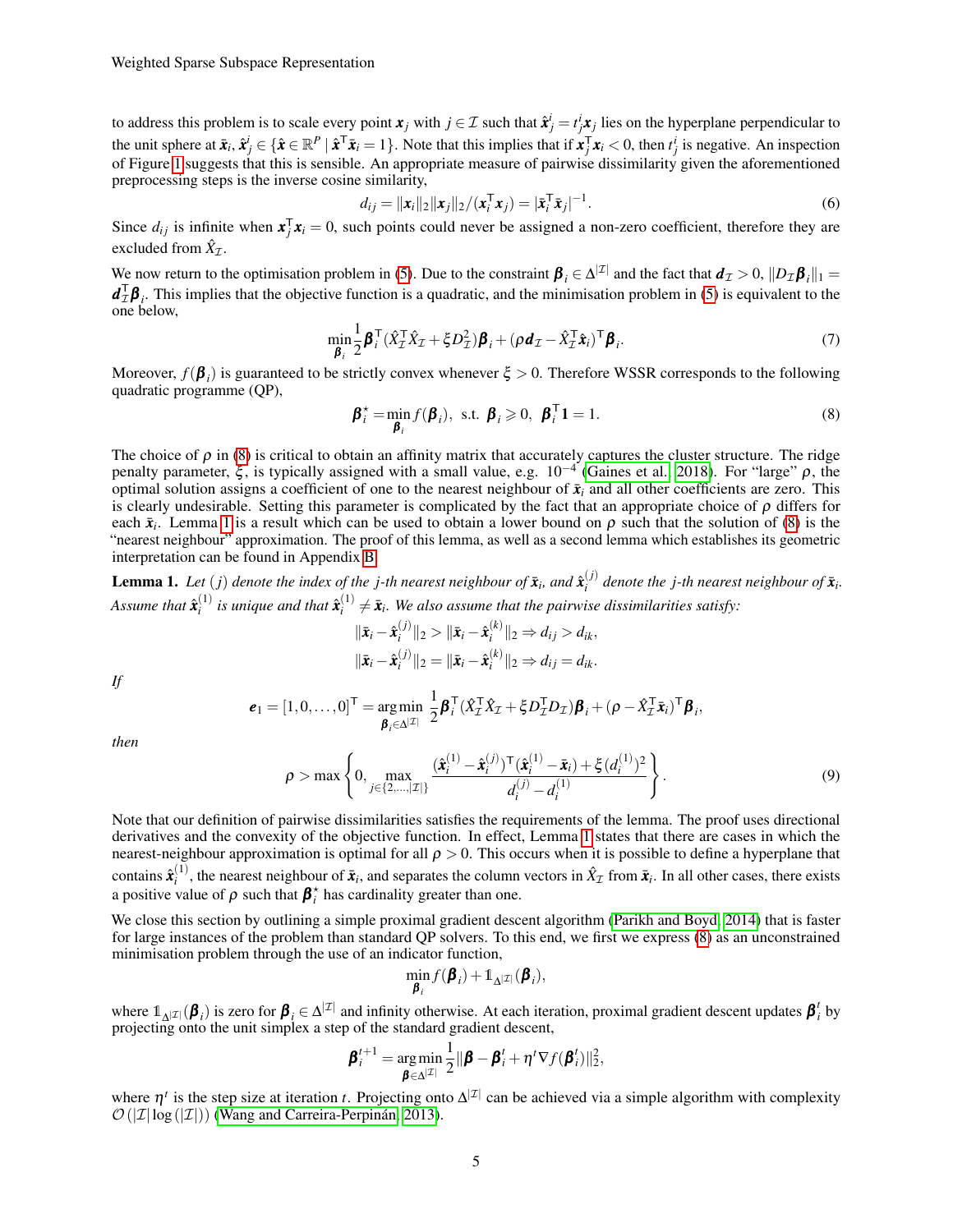#### <span id="page-5-0"></span>4 Active learning and constrained clustering

In this section, we describe the process of identifying informative points to query (active learning), and then updating the clustering model to accommodate the most recent labels (constrained clustering). The constrained clustering algorithm described in this section would also be used if a subset of labelled observations was available at the start of the learning process.

We adopt the active learning strategy of [Peng and Pavlidis](#page-14-6) [\(2019\)](#page-14-6), that queries the points whose label information is expected to induce the largest reduction in the reconstruction error function (defined in [\(2\)](#page-1-1)). Let  $\mathcal{U} \subset \{1, \ldots, N\}$  denote the set of indices of the unlabelled points, and  $\mathcal{L} \subset \{1, \ldots, N\}$  denote the set of indices of labelled points. Furthermore, let  ${c_i}_{i=1}^N$  denote the cluster assignment of each point, and  ${l_i}_{i \in L}$  the class labels for the labelled points. To quantify the expected reduction in reconstruction error after obtaining the label of  $x_i$ , with  $i \in U$ , we estimate two quantities. The first is the decrease in reconstruction error that will result if  $x_i$  is removed from cluster  $c_i$ . This is measured by the function  $U_1(\mathbf{x}_i, V_{c_i})$ , where  $V_{c_i}$  is a matrix containing a basis for cluster  $c_i$ . The second is the increase in reconstruction error due to the addition of  $x_i$  to a different cluster  $c'_i$ . This is measured by the function  $U_2(x_i, V_{c'_i})$ . To estimate  $U_2$  we assume that  $c'_i$  is the cluster that is the second nearest to  $x_i$ . This assumption is not guaranteed to hold but it is valid in the vast majority of cases. According to [Peng and Pavlidis](#page-14-6) [\(2019\)](#page-14-6) the most informative point to query is,

<span id="page-5-3"></span>
$$
\boldsymbol{x}_i^* = \underset{i \in \mathcal{U}}{\arg \max} \left\{ U_1(\boldsymbol{x}_i, V_{c_i}) - U_2(\boldsymbol{x}_i, V_{c_i'}) \right\},\tag{10}
$$

The difficulty in calculating  $U_1(\mathbf{x}_i, V_{c_i})$  and  $U_2(\mathbf{x}_i, V_{c_i})$  is that one needs to account for the fact that a change in the cluster assignment of  $x_i$  affects  $V_{c_i}$  and  $V_{c'_i}$ . Recall that (irrespective of the choice of the clustering algorithm), the basis *V<sup>k</sup>* for each cluster (subspace) *k* is computed by performing Principal Component Analysis (PCA) on the set of points assigned to this cluster. The advantage of the approach by [Peng and Pavlidis](#page-14-6) [\(2019\)](#page-14-6) is that this is recognised, and a computationally efficient method to approximate *U*<sup>1</sup> and *U*<sup>2</sup> is proposed. In particular, using perturbation results for PCA [\(Critchley, 1985\)](#page-13-10), a first-order approximation of the change in  $V_{c_i}$  and  $V_{c'_i}$  is computed at a cost of  $\mathcal{O}(P)$  (compared to the cost of PCA which is  $\mathcal{O}(\min\{N_k P^2, N_k^2 P\})$ , where  $N_k$  is the number of points in cluster *k*).

Once the labels of the queried points are obtained we proceed to the constrained clustering stage in which we update the cluster assignment to accommodate the new information. The first step in our approach modifies pairwise dissimilarities between points in a manner similar to the work of [Li et al.](#page-13-7) [\(2017\)](#page-13-7). Specifically, for each  $x_i \in \mathcal{X}$  we update all pairwise dissimilarities  $d_{ij} \in \boldsymbol{d}_{\mathcal{I}}$  according to,

<span id="page-5-1"></span>
$$
d_{ij} = \begin{cases} \frac{\|\mathbf{x}_i\|_2 \|\mathbf{x}_j\|_2}{\mathbf{x}_i^T \mathbf{x}_j} e^{1-2\cdot \mathbf{1}(l_i=l_j)} + \alpha \mathbf{1}(l_i \neq l_j), & \text{if } i, j \in \mathcal{L},\\ \frac{\|\mathbf{x}_i\|_2 \|\mathbf{x}_j\|_2}{\mathbf{x}_i^T \mathbf{x}_j} + \alpha \mathbf{1}(c_i \neq c_j), & \text{otherwise.} \end{cases}
$$
(11)

The first fraction is the dissimilarity measure in the absence of any label information as defined in [\(6\)](#page-4-2). If the labels of both  $x_i$  and  $x_j$  are known and they are different then the dissimilarity is first scaled by *e* and a constant  $\alpha \in [0,1]$ is added. If  $l_i = l_j$ , then the original dissimilarity is scaled by  $e^{-1}$ . If the label of either  $x_i$  or  $x_j$  is unknown then no scaling is applied, but if in the previous step the two points were assigned to different clusters then their dissimilarity is increased by  $\alpha$ . The term  $\alpha$  quantifies the confidence of the algorithm in the previous cluster assignment. A simple and effective heuristic is to assign  $\alpha$  equal to the proportion of labelled data.

After updating pairwise dissimilarities through [\(11\)](#page-5-1) we update the coefficient vectors for each point by solving the problem in [\(8\)](#page-4-0). The resulting affinity matrix is the input to the normalised spectral clustering of [Ng et al.](#page-14-9) [\(2002\)](#page-14-9). This cluster assignment is not guaranteed to satisfy all the constraints. To ensure constraint satisfaction we use this clustering as the initialisation point for the *K*-Subspace Clustering with Constraints (KSCC) algorithm [\(Peng and Pavlidis, 2019\)](#page-14-6). KSCC is an iterative algorithm to optimise the following objective function,

<span id="page-5-2"></span>
$$
\min_{V_1,\dots,V_K} \frac{1}{2} \left\{ \sum_{i \in \mathcal{U}} \min_{k=1,\dots,K} ||\mathbf{x}_i - V_k V_k^{\mathsf{T}} \mathbf{x}_i||_2^2 + \min_{\substack{P \in \mathcal{P}(K) \\ n \in 1,\dots,K!}} \sum_{k=1}^K \sum_{\substack{j \in \mathcal{L}: \\ l_j = k}} ||\mathbf{x}_j - V_{P_k} V_{P_k}^{\mathsf{T}} \mathbf{x}_j||_2^2, \right\},\tag{12}
$$

where P denotes a permutation of the indices  $\{1,\ldots,K\}$ , and  $\mathcal{P}(\mathcal{K})$  is the set of all such permutations. The first term is the reconstruction error for the unlabelled points. The second term quantifies the reconstruction error for the labelled points. To this end we have to identify the appropriate mapping between class labels and cluster labels. Hence we consider all possible mappings (permutations of labels one to *K*) and select the one producing the lowest reconstruction error. The inner sum in the second term ensures that all points of the same class are assigned to a unique cluster. Thus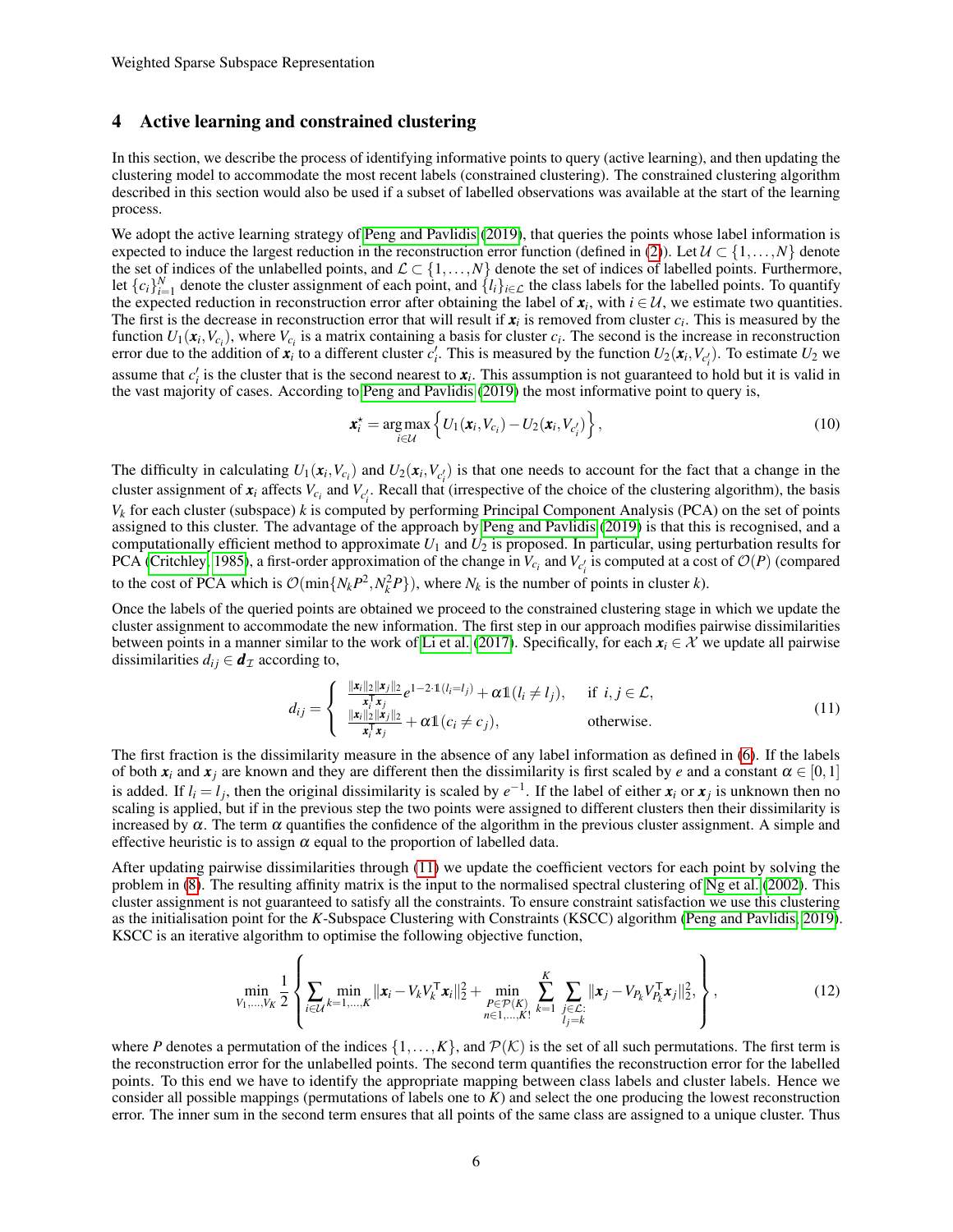all the constraints are satisfied at each iteration. KSCC monotonically reduces the value of the objective function. Therefore it converges to the local minimum of [\(12\)](#page-5-2) whose region of attraction contains the WSSR cluster assignment. The computational complexity of KSCC is the same as KSC, which is  $\mathcal{O}(\min\{N_k P^2, N_k^2 P\})$ . We summarise the whole active learning and constrained clustering framework in procedural form in Algorithm [1.](#page-6-1) We refer to this constrained version of WSSR as WSSR+.

<span id="page-6-1"></span>Algorithm 1: Active Learning and Constrained Clustering with WSSR **Input** :WSSR-related parameters; Sets of 'must-link' and 'cannot-link' constraints:  $S_M$ ,  $S_C$ ; Penalty parameter: α; Number of points to query in each iteration: *b* % *Active learning* - Query the *b* most informative point according to [\(10\)](#page-5-3) % *Constraint incorporation* For  $x \in \mathcal{X}$ : 1. Compute the updated weight vector  $\boldsymbol{d}^*$  according to [\(11\)](#page-5-1) 2. Normalise and stretch each column vector in *X* 3. Solve the WSSR problem in [\(5\)](#page-2-1) to obtain the coefficient vector  $\beta$ End - Combine all  $\beta$ s to obtain the coefficient matrix  $B \in \mathbb{R}^{N \times N}$ - Apply normalised cut spectral clustering [\(Ng et al., 2002\)](#page-14-9) to the data affinity matrix  $A = \frac{1}{2} (|B| + |B|^\mathsf{T})$ % *Constraint satisfaction*

- Enforce the constraint information using KSCC [\(Peng and Pavlidis, 2019\)](#page-14-6) and obtain the updated cluster labels

# <span id="page-6-0"></span>5 Experiments on Synthetic Data

In this section, we conduct experiments on synthetic data to evaluate the performance of WSSR under various subspace settings. We compare to the following state-of-the-art spectral-based subspace clustering methods: SSC [\(Elhamifar and](#page-13-0) [Vidal, 2013\)](#page-13-0), S3C [\(Li and Vidal, 2015\)](#page-13-1), ASSC [\(Li et al., 2018a\)](#page-14-10), SSC-OMP [\(You et al., 2016\)](#page-14-8), LSR [\(Lu et al., 2012\)](#page-14-5), and SMR [\(Hu et al., 2014\)](#page-13-6). Performance results of various methods are compared in terms of varying angles between subspaces, varying noise levels, and varying subspace dimensions. <sup>[1](#page-6-2)</sup>

# 5.1 Varying Angles between Subspaces

In this set of experiments, we generate data from two one-dimensional subspaces embedded in a three-dimensional space. Each cluster contains 200 data points drawn from one of the subspaces. In addition, additive Gaussian noise with standard deviation  $\sigma = 0.01$  is added to the data uniformly. We vary the angles between the two subspaces  $\theta$  to be between 10 and 60 degrees, and evaluate the performance of various algorithms under each setting. The default settings are adopted for all subspace clustering algorithms that we provide comparisons to. Let *k* denote the maximum number of points being considered in the sparse representation. Both SSC-OMP and SMR have  $k = 10$  in their default parameter settings. We adopt the same setting and set  $\rho = 0.01$ . Performance results as evaluated by clustering accuracy are reported in Table [1.](#page-7-0)

It can be seen that WSSR achieves the best performance across all settings, and its performance steadily improves with the increase of the angles between subspaces. Similar performance improvement with the increase of  $\theta$  can also be observed in SSR, as well as other algorithms. However, the performance of SSR is significantly worse than that of WSSR when the angles are small. SSC and S3C achieve strong performance across all scenarios as well. It is worth noting that the performance of ASSC is noticeably worse than other algorithms, which could be explained by the fact that all clusters come from linear subspaces. The performance of SMR is a close second to WSSR in five out of six scenarios. This could be attributed to its affinity to WSSR, as SMR applies the Frobenius norm on the error matrix and it also makes use of *k* nearest neighbours.

# 5.2 Varying Noise Levels

Next, we explore the effect of various noise levels on cluster performance. Again we generate data from two subspaces, each containing 200 data points. The angle between two subspaces is set to be 60 degrees, so that the angle between subspaces does not play a big role in determining the cluster performance. One of the subspaces is one-dimensional,

<span id="page-6-2"></span><sup>&</sup>lt;sup>1</sup>The code of our proposed method is available at: <https://github.com/hankuipeng/WSSR>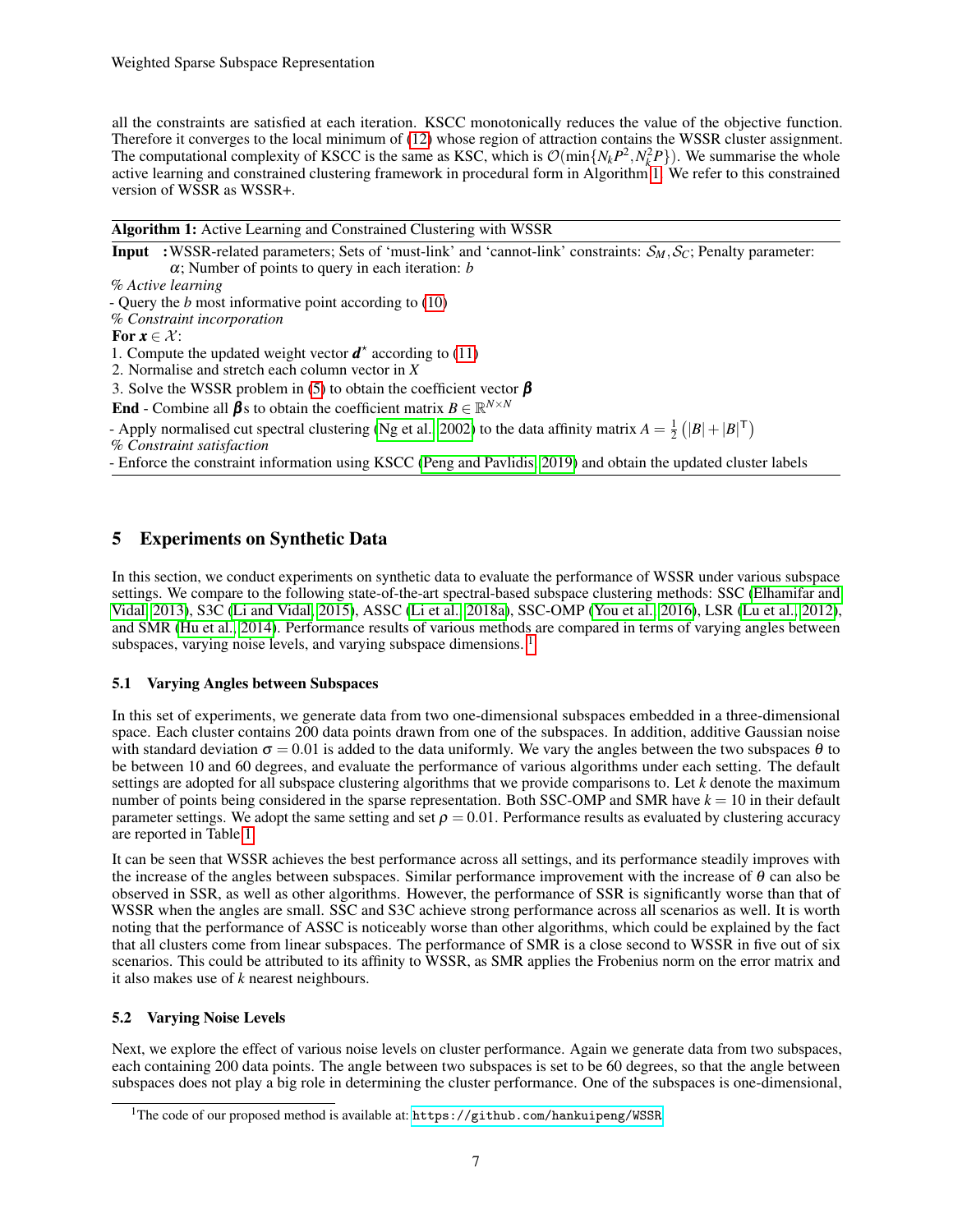<span id="page-7-0"></span>

|                  | $\theta = 10$ | $\theta = 20$ | $\theta = 30$ | $\theta = 40$ | $\theta = 50$ | $\theta = 60$ |
|------------------|---------------|---------------|---------------|---------------|---------------|---------------|
| WSSR             | 0.978         | 0.973         | 0.993         | 0.993         | 0.990         | 0.993         |
| <b>SSR</b>       | 0.568         | 0.865         | 0.528         | 0.905         | 0.985         | 0.993         |
| SSC.             | 0.943         | 0.815         | 0.990         | 0.950         | 0.985         | 0.993         |
| S <sub>3</sub> C | 0.963         | 0.973         | 0.990         | 0.970         | 0.983         | 0.993         |
| <b>ASSC</b>      | 0.520         | 0.570         | 0.570         | 0.568         | 0.510         | 0.555         |
| <b>SSC-OMP</b>   | 0.863         | 0.893         | 0.848         | 0.823         | 0.528         | 0.813         |
| LSR.             | 0.898         | 0.878         | 0.900         | 0.873         | 0.940         | 0.930         |
| <b>SMR</b>       | 0.968         | 0.960         | 0.990         | 0.975         | 0.978         | 0.988         |

Table 1: Accuracy of various subspace clustering algorithms on synthetic data with varying angles between subspaces.

and the other is two-dimensional. This difference to the previous set of experiments is to increase the intersection between the two subspaces as the noise level increases. Additive Gaussian noise with zero mean and standard deviation  $\sigma$  is added to the data uniformly, in which  $\sigma$  ranges from 0.0 to 0.5. The parameter settings for all algorithms remain the same as before, and the performance results are reported in Table [2.](#page-7-1)

Firstly, the clustering accuracy of almost all algorithms decreases with the increase of noise levels. Secondly, most algorithms have close to or exactly perfect clustering accuracy in the noise-free scenario. However the performance of most algorithms degrades rapidly with the increase of noise level, whereas the performance of WSSR stays competitive. Very poor performance from ASSC can be observed across all noise levels, for reasons explained in the previous set of experiments. It is worth noting that all SSC-based methods (SSC, S3C, ASSC, SSC-OMP) yield poor performance in the presence of varying levels of noise. In comparison, the methods (WSSR, SSR, LSR, SMR) that use the Frobenius norm on the error matrix or the *L*<sub>2</sub>-norm on the reconstruction error have favourable performance. However, none of them (apart from WSSR) have a sparsity inducing term in the objective function.

<span id="page-7-1"></span>

|                | $\sigma = 0.0$ | $\sigma = 0.1$ | $\sigma = 0.2$ | $\sigma = 0.3$ | $\sigma = 0.4$ | $\sigma = 0.5$ |
|----------------|----------------|----------------|----------------|----------------|----------------|----------------|
| <b>WSSR</b>    | 1.000          | 0.970          | 0.945          | 0.883          | 0.815          | 0.745          |
| <b>SSR</b>     | 1.000          | 0.940          | 0.848          | 0.805          | 0.780          | 0.725          |
| <b>SSC</b>     | 1.000          | 0.633          | 0.503          | 0.513          | 0.508          | 0.555          |
| S3C            | 0.980          | 0.685          | 0.575          | 0.608          | 0.523          | 0.593          |
| <b>ASSC</b>    | 0.605          | 0.530          | 0.553          | 0.558          | 0.503          | 0.543          |
| <b>SSC-OMP</b> | 1.000          | 0.730          | 0.575          | 0.510          | 0.518          | 0.530          |
| <b>LSR</b>     | 1.000          | 0.943          | 0.900          | 0.838          | 0.788          | 0.735          |
| <b>SMR</b>     | 0.980          | 0.935          | 0.868          | 0.810          | 0.775          | 0.705          |

Table 2: Accuracy of various subspace clustering algorithms on synthetic data with varying noise levels.

Next, we further investigate the reason behind the slightly less than perfect performance of S3C and SMR, and the poor performance of ASSC in the noise-free scenario. Shown in Figure [3](#page-8-1) are the affinity matrices for WSSR, S3C, SMR, and ASSC. It is clear to see that the entries in the affinity matrix of WSSR are sparse yet the block-diagonal structure is very clear. The affinity matrix of S3C also exhibits a block-diagonal structure and is very sparse. However, the majority of the non-zero entries are concentrated on a few key data points. Such an unbalanced affinity matrix can lead to undesirable spectral clustering performance. The affinity matrix of both SMR and ASSC are very dense. However the block diagonal structure can still be easily detected in the affinity matrix of SMR, whereas the entries in ASSC are more evenly spread out. Therefore, it is not surprising that the performance of ASSC is much worse than that of the other methods.

#### 5.3 Varying Subspace Dimensions

Another aspect we would like to investigate is how clustering performance changes with the increase of subspace dimensions  $P_k$  under a fixed ambient space dimension  $P$ . Intuitively, one would expect the performance to get worse as *Pk* increases. This is because the intersection among clusters is likely to increase as the subspace dimension grows. In this set of experiments, we fix the ambient space dimension to be 20 and allow the subspace dimension to vary between 2 and 16. The data are generated from 4 subspaces, and all subspaces have equal subspace dimension. Additive noise with  $\sigma = 0.01$  is added to the data uniformly. We set the neighbourhood size k in WSSR to be 50, and keep  $\rho = 0.01$ .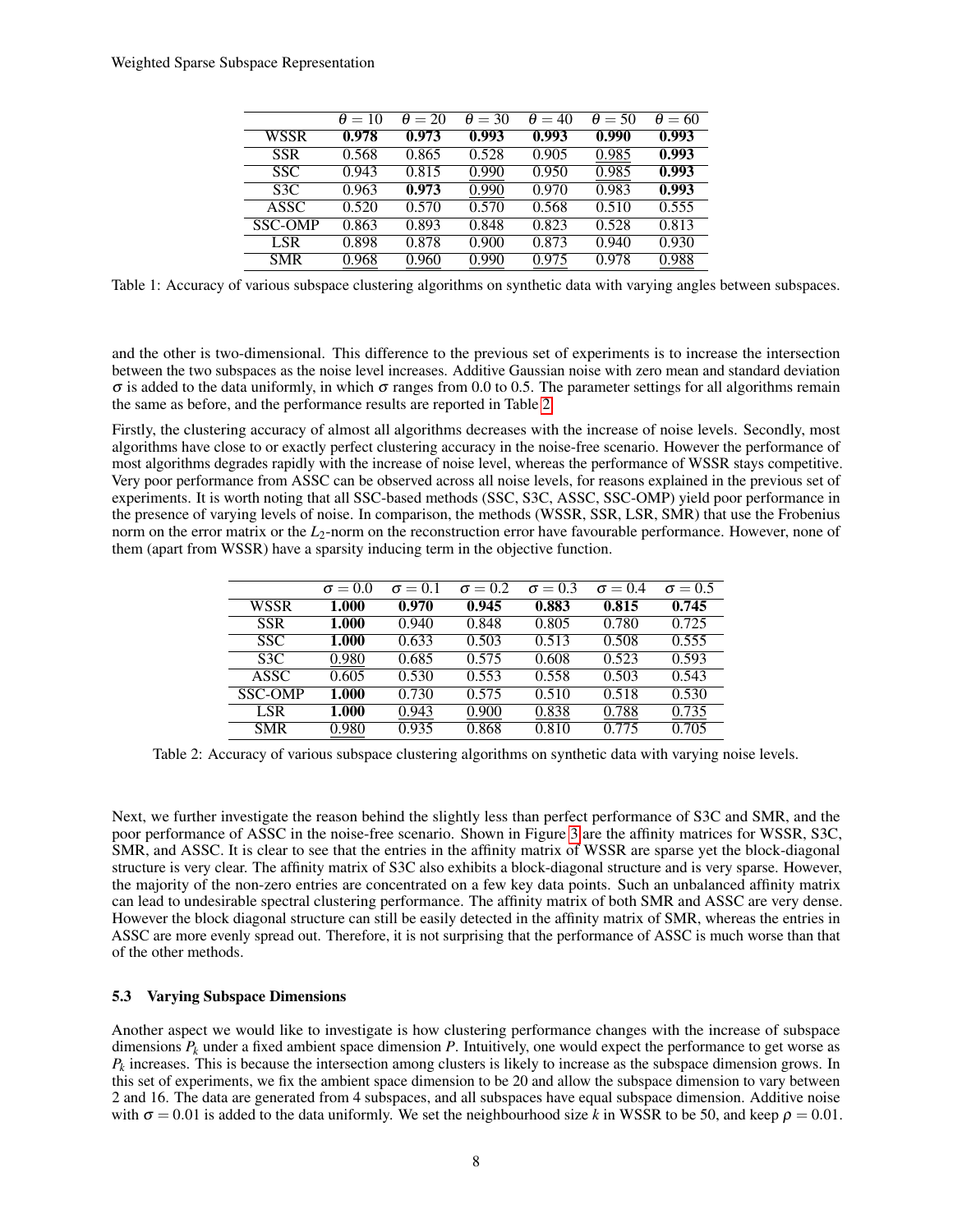<span id="page-8-1"></span>

Figure 3: Visualisation of the affinity matrix in the noise-free scenario. Zeroes in the affinity matrix are shown in black colour.

<span id="page-8-2"></span>The default parameter settings are adopted for all other methods. The performance results of various methods are reported in Table [3.](#page-8-2)

|                  | $P_k=2$ | $P_k=4$ | $P_k=6$ | $P_k=8$ | $P_k = 10$ | $P_k = 12$ | $P_k = 14$ | $P_k = 16$ |
|------------------|---------|---------|---------|---------|------------|------------|------------|------------|
| <b>WSSR</b>      | 1.000   | 1.000   | 1.000   | 1.000   | 1.000      | 1.000      | 0.991      | 0.874      |
| <b>SSR</b>       | 0.999   | 1.000   | 1.000   | 0.998   | 0.999      | 0.951      | 0.383      | 0.328      |
| SSC.             | 1.000   | 1.000   | 1.000   | 1.000   | 1.000      | 1.000      | 0.964      | 0.728      |
| S <sub>3</sub> C | 0.999   | 1.000   | 1.000   | 1.000   | 1.000      | 1.000      | 0.991      | 0.809      |
| <b>ASSC</b>      | 0.845   | 0.998   | 1.000   | 1.000   | 1.000      | 0.994      | 0.954      | 0.599      |
| <b>SSC-OMP</b>   | 0.414   | 1.000   | 0.999   | 0.993   | 0.966      | 0.913      | 0.475      | 0.321      |
| <b>LSR</b>       | 0.861   | 0.999   | 1.000   | 1.000   | 0.995      | 0.986      | 0.936      | 0.518      |
| <b>SMR</b>       | 0.999   | 0.998   | 0.968   | 0.981   | 0.823      | 0.469      | 0.335      | 0.323      |

Table 3: Accuracy of various subspace clustering algorithms on synthetic data with varying subspace dimensions.

We observe that WSSR achieves the best performance across all settings, though the accuracy becomes less than perfect when  $P_k$  is greater than 12. This is because the increase of subspace dimensions likely increases the intersection between subspaces hence induces more noise. When we move our focus to the performance of SSC-based methods, we see that both SSC and S3C also have near perfect clustering accuracy for  $P_k$  up to 12. Then the results get slightly worse for higher values of  $P_k$ . For  $P_k$  less than 16, the results of ASSC are much better than in the previous set of varying noise experiments. This shows that ASSC has the subspace recovery ability when the noise level is small. SSC-OMP has worse accuracy than its base method SSC, which could be attributed to its default neighbourhood size. SSR, LSR and SMR maintain good performance throughout when  $P_k$  is relatively small, however their performance degrades sharply as *P<sup>k</sup>* increases.

# <span id="page-8-0"></span>6 Experiments on Real Data

In this section we use real datasets to assess the performance of WSSR with and without side information. As mentioned at the end of Section [4,](#page-5-0) we refer to WSSR with side information as WSSR+. We evaluate the following aspects of our proposed framework: (1) How does WSSR compare with other state-of-the-art subspace clustering methods? (2) How does the performance of WSSR+ compare with other constrained clustering methods? (3) What are the additional benefits of the active learning component?

# 6.1 Experiments on MNIST

In this section, we conduct experiments comparing WSSR with other state-of-the-art subspace clustering algorithms on the MNIST handwritten digits data [\(LeCun et al., 1998\)](#page-13-11). This database contains greyscale images of handwritten digits numbered from 0 to 9, and has been widely used in the machine learning literature to benchmark the performance of supervised and unsupervised learning methods. In the context of subspace clustering [You et al.](#page-14-8) [\(2016\)](#page-14-8) used the MNIST data set to demonstrate the effectiveness of SSC-OMP.

We compare the performance of WSSR to that of SSC-OMP, SSC [\(Elhamifar and Vidal, 2013\)](#page-13-0), ASSC [\(Li et al., 2018a\)](#page-14-10), S3C [\(Li and Vidal, 2015\)](#page-13-1), LSR [\(Lu et al., 2012\)](#page-14-5), SMR [\(Hu et al., 2014\)](#page-13-6), and FGNSC [\(Yang et al., 2019\)](#page-14-19). We use the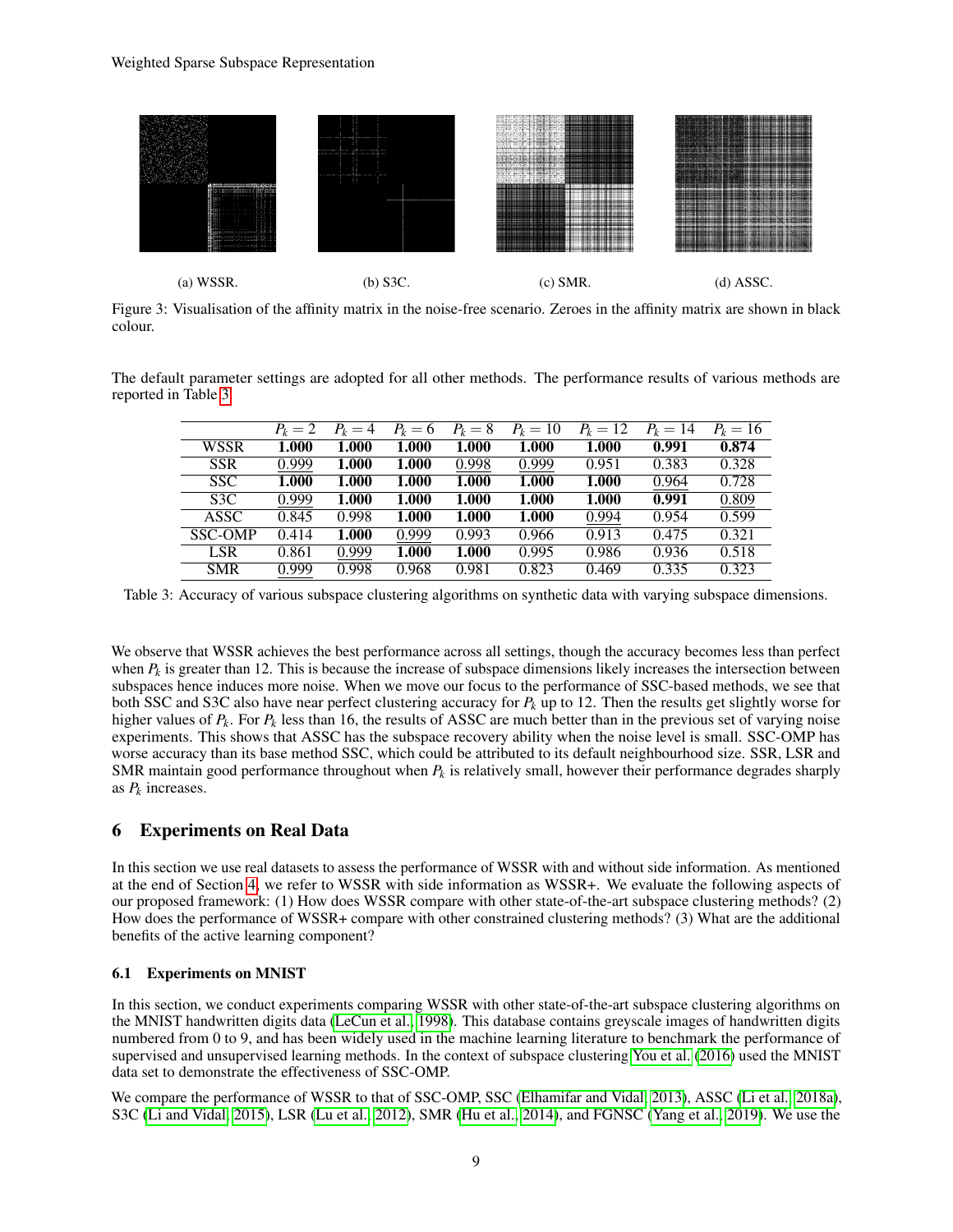default parameter settings for SSC, ASSC, and SSC-OMP. For LSR we use the standard version of the algorithm that includes the constraint that the diagonal entries of the coefficient matrix must be zero. The default parameter setting for SMR uses  $k = 4$  for the *k*-nearest neighbour graph. We adopt the default setting of FGNSC, which uses SMR as the base algorithm to obtain the initial affinity matrix. In WSSR, we set  $k = 10$  and  $\rho = 0.01$ . That is, we consider a 10-nearest neighbourhood for each data point, which is the same as the default setting in SSC-OMP.

The original MNIST data set contains 60,000 points in  $P = 3472$  dimensions organised in 10 clusters (digits 0 to 9). We conduct two sets of experiments on this data. The first set of experiments investigates the effect of the number of clusters *K* on the performance of various algorithms. We randomly select  $K \in \{2, 3, 5, 8, 10\}$  clusters out of the 10 digits. Each cluster contains 100 randomly sampled points, and the full dataset is then projected onto 200 dimensions using PCA. The second set of experiments explores the effect of the total number of data points *N* on the performance, following the experimental design proposed by [You et al.](#page-14-8) [\(2016\)](#page-14-8). Specifically, we randomly select  $N_k \in \{50, 100, 200, 400, 600\}$ points from each cluster out of all 10 clusters. The full data are then projected onto 500 dimensions using PCA. For the each choice of  $K$  and  $N_k$  we randomly sample 20 data sets and apply all methods on these 20 sets. Table [4](#page-9-0) reports the median and standard deviation of clustering accuracy of each algorithm.

<span id="page-9-0"></span>

|                  | $K = 2$ |      |      | $K = 3$ |      | $K=5$    |      | $K=8$ | $K = 10$ |      |
|------------------|---------|------|------|---------|------|----------|------|-------|----------|------|
|                  | Med     | Std  | Med  | Std     | Med  | Std      | Med  | Std   | Med      | Std  |
| <b>WSSR</b>      | 1.00    | 0.01 | 1.00 | 0.01    | 0.99 | 0.01     | 0.98 | 0.01  | 0.98     | 0.02 |
| <b>SSR</b>       | 0.95    | 0.09 | 0.89 | 0.11    | 0.68 | 0.<br>11 | 0.64 | 0.06  | 0.60     | 0.05 |
| <b>SSC</b>       | 0.99    | 0.03 | 0.91 | 0.05    | 0.80 | 0.08     | 0.78 | 0.03  | 0.81     | 0.02 |
| S <sub>3</sub> C | 0.99    | 0.02 | 0.97 | 0.08    | 0.79 | 0.08     | 0.82 | 0.04  | 0.81     | 0.03 |
| <b>ASSC</b>      | 0.99    | 0.01 | 0.97 | 0.02    | 0.95 | 0.05     | 0.87 | 0.06  | 0.84     | 0.04 |
| <b>SSC-OMP</b>   | 0.98    | 0.01 | 0.97 | 0.02    | 0.95 | 0.04     | 0.90 | 0.04  | 0.86     | 0.03 |
| <b>LSR</b>       | 0.98    | 0.11 | 0.68 | 0.11    | 0.86 | 0.07     | 0.82 | 0.04  | 0.78     | 0.02 |
| <b>SMR</b>       | 0.99    | 0.04 | 0.98 | 0.02    | 0.95 | 0.06     | 0.86 | 0.05  | 0.83     | 0.03 |
| <b>FGNSC</b>     | 0.99    | 0.06 | 0.98 | 0.03    | 0.83 | 0.09     | 0.84 | 0.04  | 0.85     | 0.04 |

Table 4: Median clustering accuracy along with the standard deviations on the MNIST handwritten digits data across 20 replications with varying number of clusters.

It can be seen that WSSR achieves the best performance across all settings. In particular, it achieves perfect clustering accuracy for both  $K = 2$  and 3. It is also worth noting that the performance variability is relatively small as compared to other methods. For the competing algorithms, we see that a few algorithms have excellent performance when *K* is small. However the performance degrades in general with the increase of *K*. This is especially the case with SSR, which performs poorly even when *K*=5. Both SSC and S3C have very similar performance to each other, with S3C having slightly higher accuracy scores on two scenarios. The performance of ASSC is higher than both of the previous two, and has similar performance to that of SSC-OMP. However, SSC-OMP has an obvious advantage over the other SSC-based methods when *K* is large. The median performance of LSR seems to be the worst out of all methods, and is the most variable especially when *K* is small. SMR and FGNSC have the same level of performance when  $K = 2$  and 3, which is not surprising given that the affinity matrix of FGNSC is adapted from that of SMR. However, the performance of FGNSC is less stable for larger values of *K*. It has been observed in our experiments that the performance of FGNSC is highly sensitive to the parameter values.

The performance results for the second set of experiments with varying number of points per cluster are reported in Table [5.](#page-10-0) WSSR is again the best performing algorithm across all settings, and indeed the most stable of all as well. It can be seen that SSC-OMP is the algorithm with the second best performance in most settings. The performance of SSC-OMP reported here is consistent with what is reported in [\(You et al., 2016\)](#page-14-8). In general, the cluster performance improves with increasing number of points. Although this increase does not seem to provide an obvious performance boost for SSR. At the same time, the performance for SSC, ASSC, and LSR also become more stable as *N* increases, which is not the case for SMR. With that said, FGNSC provides performance improvement in addition to the performance of SMR in most scenarios.

All experiments were performed on a cloud computing machine with 5 CPU cores and 15GB of RAM. For each of the two sets of experiments on the MNIST data set, we present a comparison of the median computational times in log-scale for different algorithms. Both figures indicate that S3C is the most computationally intensive method. SSC and ASSC have similar computational times because they are based on the same optimisation framework. SSC-OMP and LSR are the most efficient out of all methods. SSC-OMP is the SSC variant that is most suitable for large-scale problems, while LSR has a closed-form solution. The computational time for WSSR is comparable to that of SSC and ASSC for small problems, while the comparison becomes more favourable to WSSR when as *N* and *K* increase. In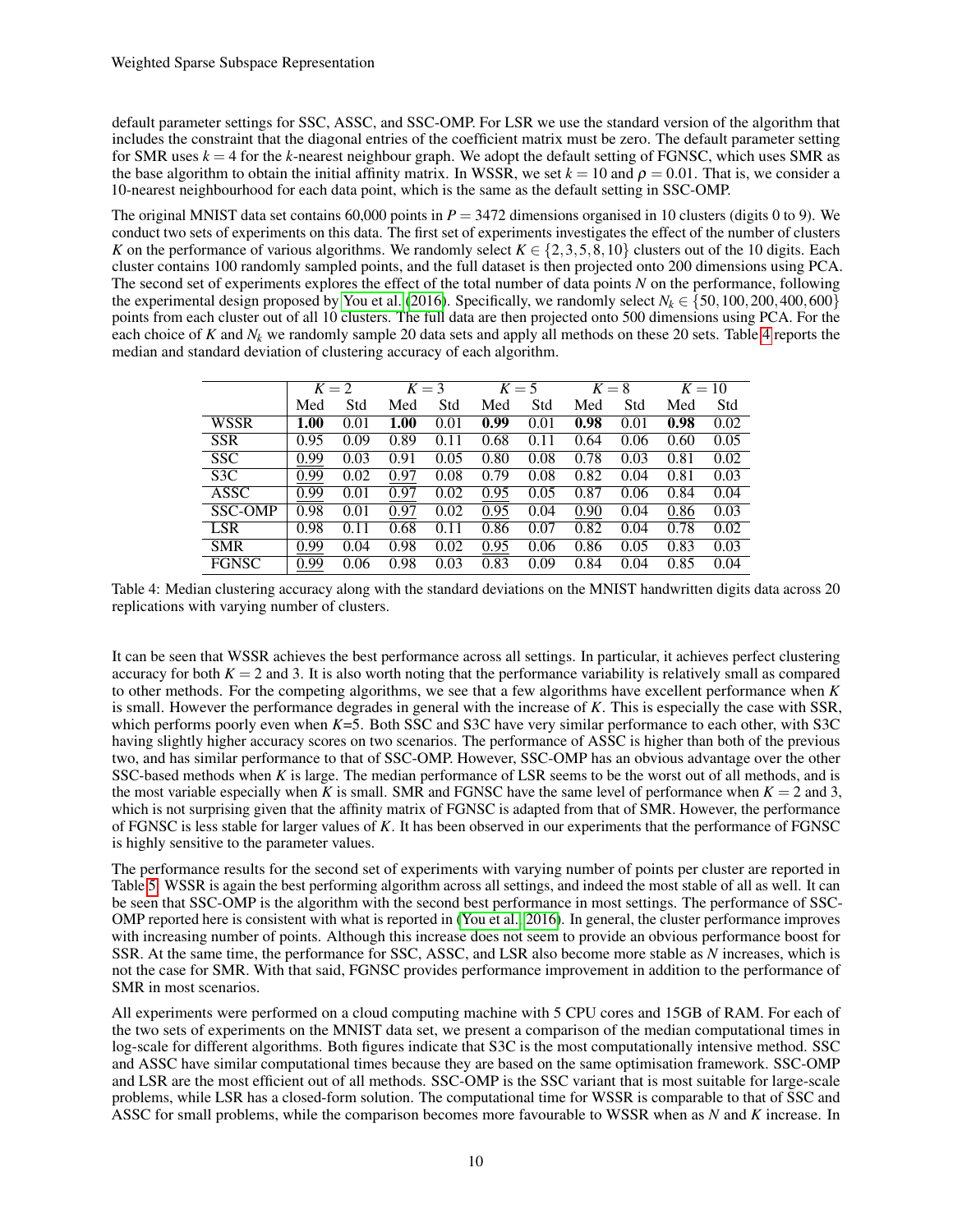<span id="page-10-0"></span>

|                  |      | $N = 500$ | $N = 1000$ |      |      | $N = 2000$ | $N = 4000$ |      |      | $N = 6000$ |
|------------------|------|-----------|------------|------|------|------------|------------|------|------|------------|
|                  | Med  | Std       | Med        | Std  | Med  | Std        | Med        | Std  | Med  | Std        |
| <b>WSSR</b>      | 0.96 | 0.03      | 0.98       | 0.00 | 0.98 | 0.00       | 0.99       | 0.00 | 0.99 | 0.00       |
| <b>SSR</b>       | 0.55 | 0.04      | 0.61       | 0.05 | 0.61 | 0.04       | 0.60       | 0.03 | 0.60 | 0.04       |
| <b>SSC</b>       | 0.78 | 0.04      | 0.81       | 0.03 | 0.82 | 0.02       | 0.83       | 0.01 | 0.84 | 0.01       |
| S <sub>3</sub> C | 0.78 | 0.04      | 0.82       | 0.04 | 0.82 | 0.03       | 0.83       | 0.02 | 0.83 | 0.02       |
| ASSC             | 0.82 | 0.04      | 0.85       | 0.04 | 0.83 | 0.02       | 0.82       | 0.01 | 0.83 | 0.01       |
| <b>SSC-OMP</b>   | 0.83 | 0.04      | 0.88       | 0.03 | 0.91 | 0.02       | 0.92       | 0.03 | 0.92 | 0.04       |
| <b>LSR</b>       | 0.66 | 0.04      | 0.74       | 0.03 | 0.78 | 0.02       | 0.79       | 0.01 | 0.80 | 0.01       |
| <b>SMR</b>       | 0.76 | 0.03      | 0.82       | 0.05 | 0.88 | 0.04       | 0.86       | 0.04 | 0.92 | 0.04       |
| <b>FGNSC</b>     | 0.77 | 0.03      | 0.85       | 0.03 | 0.87 | 0.04       | 0.87       | 0.04 | 0.97 | 0.02       |

Table 5: Median clustering accuracy along with the standard deviations on the MNIST handwritten digits data across 20 replications with varying number of points per cluster.

particular from Fig. [4b](#page-10-1) we see that for larger instances ( $N \ge 200$ ) WSSR is the third fastest algorithm, while its running time is almost equal to that of LSR when  $N = 600$ .

<span id="page-10-1"></span>

(a) Varying number of clusters (*K*).

(b) Varying number of points per cluster  $(N_k)$ .

Figure 4: Median running times (in log-scale of seconds) of different algorithms on the MNIST handwritten digits data.

#### 6.2 Experiments on USPS

In this subsection, we evaluate the performance of different subspace clustering methods on the USPS digits data [\(Hull,](#page-13-12) [1994\)](#page-13-12). USPS is another widely used benchmark data set, which has been used to demonstrate the effectiveness of subspace clustering methods [\(Hu et al., 2014;](#page-13-6) [Yang et al., 2019\)](#page-14-19). USPS consists of 9298 images of handwritten digits that range from 0 to 9, and each image contains  $16\times16$  pixels. We follow the exact same experimental settings as in [Hu](#page-13-6) [et al.](#page-13-6) [\(2014\)](#page-13-6), which uses the first 100 images from each digit.

We investigate the performance of various algorithms under varying number of clusters *K*. All experiments are conducted for 20 replications, and we report both the median and standard deviation of the clustering accuracy. For *K* from 2 to 8, we randomly sample data from *K* digits. Therefore the variability in the cluster performance comes from both the variability in the subset of the data, and the variability of the corresponding algorithm. For  $K = 10$ , we use the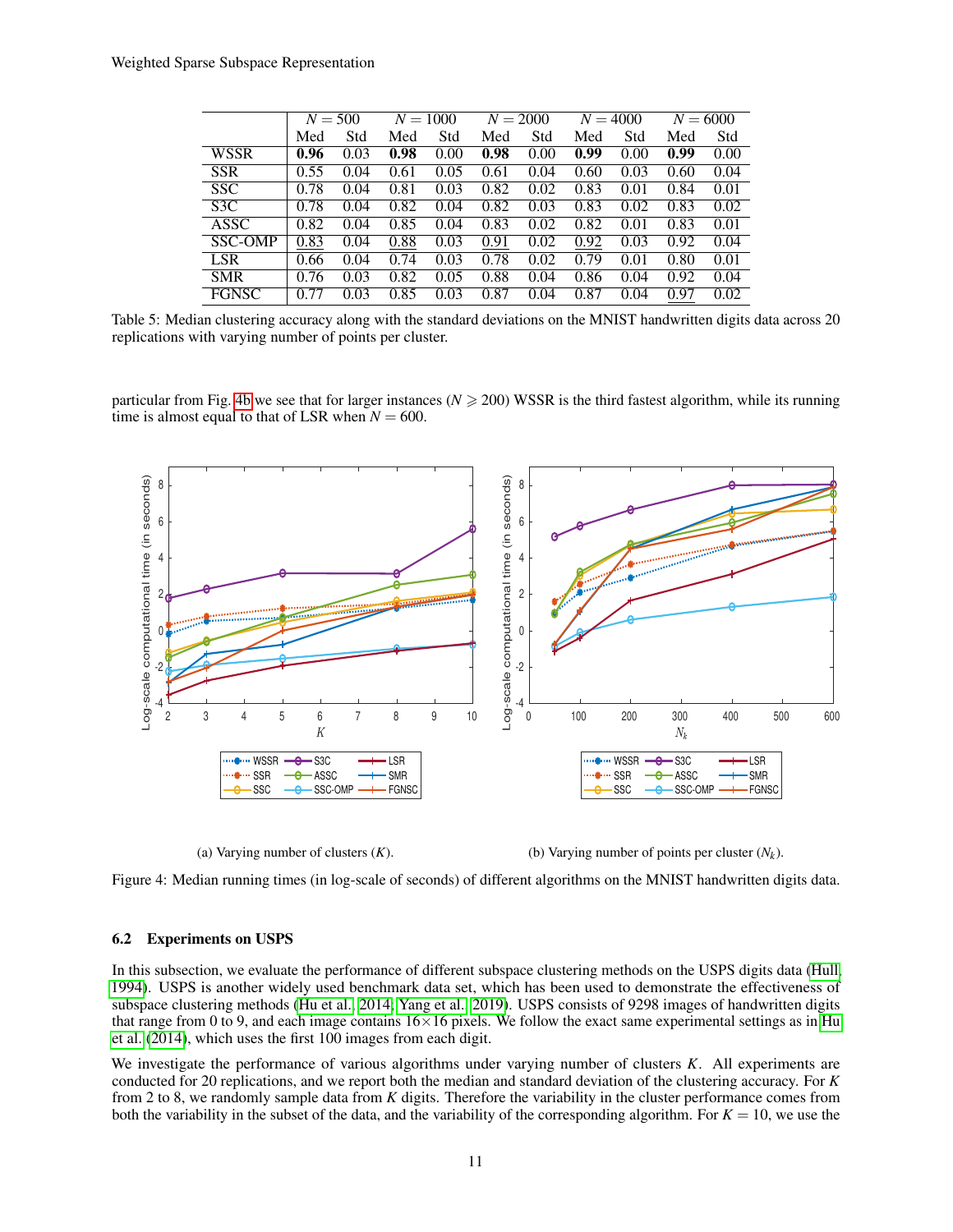|                |      | $K = 2$ | $K = 3$ |      |      | $K=5$ |      | $K=8$ |      | $K = 10$ |
|----------------|------|---------|---------|------|------|-------|------|-------|------|----------|
|                | Med  | Std     | Med     | Std  | Med  | Std   | Med  | Std   | Med  | Std      |
| <b>WSSR</b>    | 1.00 | 0.01    | 0.99    | 0.01 | 0.98 | 0.01  | 0.97 | 0.00  | 0.97 | 0.00     |
| <b>SSR</b>     | 0.96 | 0.10    | 0.95    | 0.08 | 0.80 | 0.09  | 0.76 | 0.06  | 0.69 | 0.01     |
| <b>SSC</b>     | 0.96 | 0.03    | 0.85    | 0.12 | 0.63 | 0.14  | 0.60 | 0.05  | 0.51 | 0.00     |
| S3C            | 0.97 | 0.02    | 0.83    | 0.13 | 0.69 | 0.09  | 0.62 | 0.05  | 0.51 | 0.01     |
| <b>ASSC</b>    | 0.97 | 0.02    | 0.83    | 0.12 | 0.61 | 0.14  | 0.62 | 0.06  | 0.58 | 0.00     |
| <b>SSC-OMP</b> | 0.95 | 0.04    | 0.74    | 0.11 | 0.42 | 0.09  | 0.41 | 0.09  | 0.35 | 0.01     |
| <b>LSR</b>     | 0.71 | 0.14    | 0.63    | 0.13 | 0.65 | 0.05  | 0.55 | 0.04  | 0.53 | 0.01     |
| <b>SMR</b>     | 0.99 | 0.04    | 0.98    | 0.02 | 0.95 | 0.06  | 0.86 | 0.05  | 0.83 | 0.03     |
| <b>FGNSC</b>   | 0.99 | 0.02    | 0.98    | 0.05 | 0.95 | 0.06  | 0.83 | 0.05  | 0.85 | 0.02     |

Table 6: Median clustering accuracy along with the standard deviations on the USPS data across 20 replications.

same data set with 1000 images across all replications. In this case, the standard deviation reflects only the variability of the algorithms.

SSC, S3C, and ASSC exhibit similar performance for all values of *K*. On the USPS data set, the performance of these methods degrades much more as *K* increases compared to the MNIST data set. Performance variability is also higher for  $K = 2,3$  as evinced by the higher values of the reported standard deviations. SSC-OMP performs worse than the previous three SSC variants in every case. LSR fails to achieve high accuracy across all settings, and is it also characterised by a much higher performance variability when *K* is small. SSR, SMR and FGNSC have excellent performance when *K* is small. However, their performance decreases with the increase of *K*, though the performance degrade more gradually for SMR and FGNSC than the previously discussed methods. WSSR is the best performing method on this data set. It manages to achieve median accuracy that is close to perfect, and very small performance variability for all values of *K*.

# 6.3 WSSR+ Experiments

In this section, we assess the performance of the proposed framework for constrained clustering in two cases. First, when a random subset of labelled points is available at the outset, and second when the the active learning is used to select which points to label. As in the previous section we use the MNIST and USPS data sets, and consider different values of *K*. For the constrained clustering problem, for each data set and for different values of *K*, we obtain the labels of a proportion  $p \in \{0.1, 0.2, 0.3\}$  of randomly selected points. We compare the performance of WSSR+ to that of Partition Level Constrained Clustering (PLCC) [\(Liu et al., 2018\)](#page-14-12) and Constrained Spectral Partitioning (CSP) [\(Wang](#page-14-20) [et al., 2014\)](#page-14-20). To ensure a fair comparison, the same initial affinity matrix is used in all three constrained clustering algorithms. In particular the initial affinity matrix is the one produced by WSSR. PLCC involves one tuning parameter,  $\lambda$ , which controls the weight assigned on the side information. Although in [Liu et al.](#page-14-12) [\(2018\)](#page-14-12) it is recommended to set  $\lambda$ to be above 10,000 for stable performance, we found that in our experiments this is a poor choice. Instead we sampled 20 random values for  $\lambda$  in the range (0,1) and chose the one that produced the highest clustering accuracy. CSP involves no tuning parameters.

Tables [7](#page-12-0) and [8](#page-12-1) report the results for MNIST and USPS respectively. The columns titled "Med" and "Std" report the median and the standard deviation of clustering accuracy for the three algorithms over 20 replications for different values of *p*. In both tables there is an additional column labelled AL. This column reports the performance on the same problems attained if the active learning described in Section [4](#page-5-0) is used to select which points should be labelled, rather than these being selected at random. A comparison of this active learning strategy to those proposed by [Lipor and](#page-14-15) [Balzano](#page-14-15) [\(2015,](#page-14-15) [2017\)](#page-14-7) is provided in [Peng and Pavlidis](#page-14-6) [\(2019\)](#page-14-6).

For the MNIST data set when *K* is in the range [2,5], WSSR (without any label information) produces a perfect clustering. For theses cases, we inspect whether various constrained clustering algorithms retain this performance after additional class information becomes available. WSSR+ accommodates the label information for all values of *p* without degrading accuracy on the rest of the data. This is not the case for PLCC and CSP. The performance difference between the constrained version of WSSR+ and the other two constrained clustering algorithms becomes more pronounced when  $K = 8,10$ . The performance of neither CSP nor PLCC is guaranteed to increase as the proportion of labelled points increases, and both algorithms exhibit higher variability compared to WSSR+. The performance of PLCC and CSP is considerably improved if the points whose label information is avaiable are chosen through the active learning strategy of [Peng and Pavlidis](#page-14-6) [\(2019\)](#page-14-6) compared to random sampling. This benefit is smallest for the WSSR+ since the algorithm achieves near perfect accuracy for all values of *K* on the MNIST data set.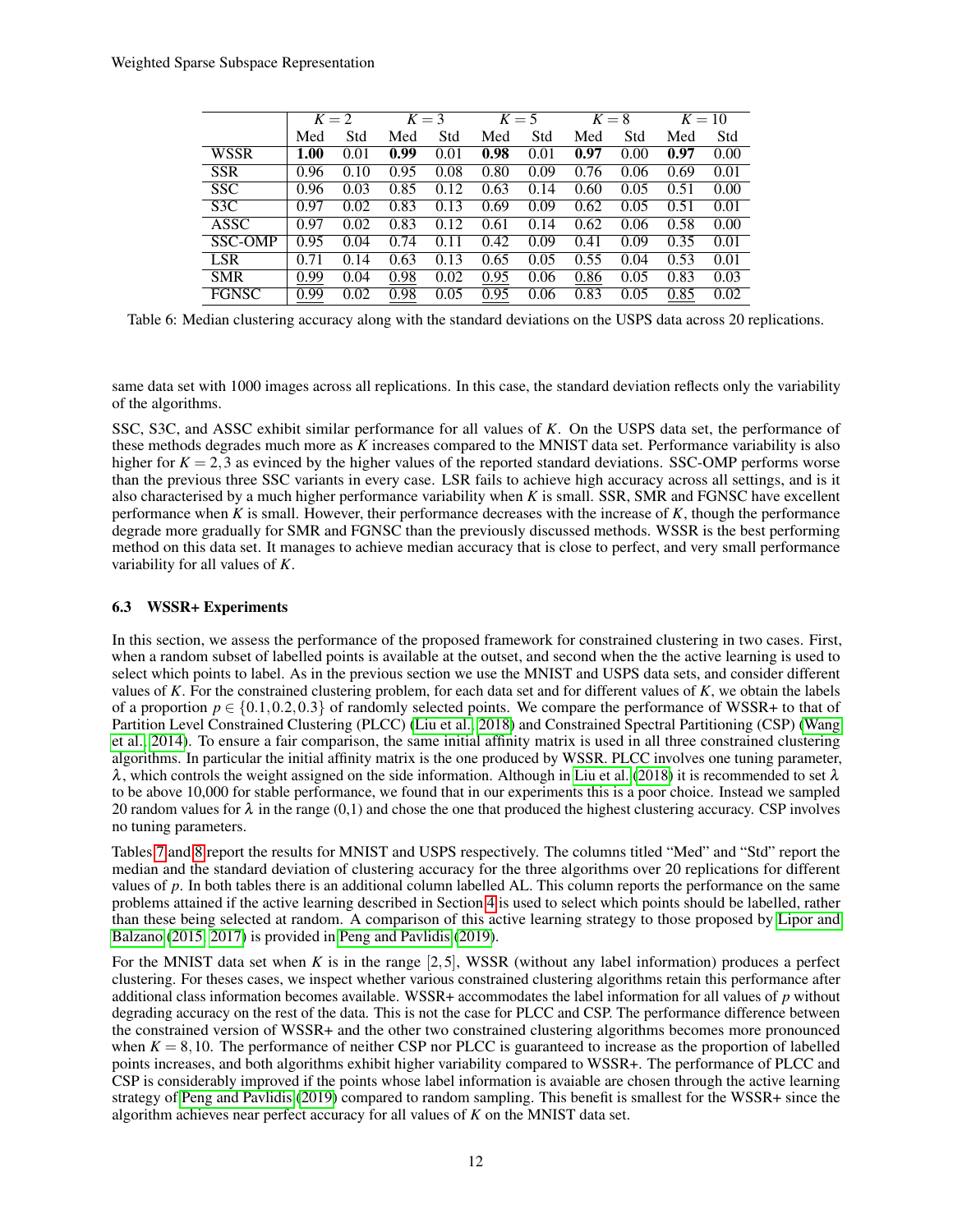<span id="page-12-0"></span>

| K  |        | WSSR |      | WSSR+ |      |      | <b>PLCC</b> |      |      | CSP  |      |
|----|--------|------|------|-------|------|------|-------------|------|------|------|------|
|    | Pct.   |      | AL   | Med   | Std  | AL   | Med         | Std  | AL   | Med  | Std  |
|    | $10\%$ |      | 1.00 | 1.00  | 0.00 | 1.00 | 1.00        | 0.00 | 1.00 | 1.00 | 0.00 |
| 2  | 20%    | 1.00 | 1.00 | 1.00  | 0.00 | 1.00 | 1.00        | 0.00 | 1.00 | 1.00 | 0.00 |
|    | $30\%$ |      | 1.00 | 1.00  | 0.00 | 0.94 | 1.00        | 0.00 | 1.00 | 1.00 | 0.00 |
|    | $10\%$ |      | 1.00 | 1.00  | 0.00 | 1.00 | 1.00        | 0.00 | 0.68 | 0.99 | 0.00 |
| 3  | 20%    | 1.00 | 1.00 | 1.00  | 0.00 | 1.00 | 1.00        | 0.00 | 0.68 | 1.00 | 0.00 |
|    | $30\%$ |      | 1.00 | 1.00  | 0.00 | 1.00 | 0.52        | 0.01 | 0.68 | 1.00 | 0.00 |
|    | 10%    |      | 1.00 | 1.00  | 0.00 | 1.00 | 0.99        | 0.00 | 0.79 | 0.44 | 0.17 |
| 5  | 20%    | 1.00 | 1.00 | 1.00  | 0.00 | 1.00 | 0.99        | 0.00 | 0.80 | 0.64 | 0.12 |
|    | $30\%$ |      | 1.00 | 1.00  | 0.00 | 0.98 | 0.45        | 0.01 | 0.80 | 0.99 | 0.07 |
|    | 10%    |      | 0.99 | 0.98  | 0.00 | 0.86 | 0.62        | 0.06 | 0.97 | 0.44 | 0.17 |
| 8  | 20%    | 0.98 | 0.99 | 0.98  | 0.00 | 0.86 | 0.55        | 0.05 | 0.99 | 0.65 | 0.11 |
|    | 30%    |      | 0.99 | 0.99  | 0.00 | 0.85 | 0.80        | 0.05 | 0.99 | 0.89 | 0.09 |
|    | $10\%$ |      | 0.98 | 0.98  | 0.00 | 0.79 | 0.78        | 0.05 | 0.97 | 0.38 | 0.13 |
| 10 | 20%    | 0.98 | 0.99 | 0.99  | 0.00 | 0.77 | 0.82        | 0.06 | 0.98 | 0.52 | 0.11 |
|    | 30%    |      | 0.99 | 0.99  | 0.00 | 0.80 | 0.46        | 0.02 | 0.88 | 0.78 | 0.10 |

Table 7: Clustering accuracy of various constrained clustering methods on the MNIST data. The initial affinity matrix for all methods is produced by WSSR. The column AL reports performance when the corresponding proportion of labelled points are selected through active learning rather than randomly.

<span id="page-12-1"></span>

| K  | Pct.   | <b>WSSR</b> |      | WSSR+ |      |      | <b>PLCC</b> |      |      | CSP  |      |
|----|--------|-------------|------|-------|------|------|-------------|------|------|------|------|
|    |        |             | AL   | Med   | Std  | AL   | Med         | Std  | AL   | Med  | Std  |
|    | 10%    |             | 1.00 | 1.00  | 0.00 | 1.00 | 1.00        | 0.00 | 1.00 | 0.99 | 0.01 |
| 2  | 20%    | 1.00        | 1.00 | 1.00  | 0.00 | 1.00 | 1.00        | 0.00 | 1.00 | 1.00 | 0.00 |
|    | 30%    |             | 1.00 | 1.00  | 0.00 | 1.00 | 1.00        | 0.00 | 1.00 | 1.00 | 0.00 |
|    | $10\%$ |             | 0.99 | 0.99  | 0.00 | 1.00 | 0.99        | 0.00 | 0.99 | 0.98 | 0.13 |
| 3  | 20%    | 0.99        | 0.99 | 0.99  | 0.00 | 1.00 | 0.99        | 0.00 | 1.00 | 0.99 | 0.00 |
|    | 30%    |             | 1.00 | 0.99  | 0.00 | 1.00 | 0.52        | 0.02 | 1.00 | 0.99 | 0.00 |
|    | $10\%$ |             | 0.98 | 0.97  | 0.00 | 0.97 | 0.97        | 0.00 | 0.98 | 0.35 | 0.11 |
| 5  | 20%    | 0.97        | 0.98 | 0.97  | 0.00 | 0.98 | 0.98        | 0.01 | 0.70 | 0.52 | 0.10 |
|    | $30\%$ |             | 0.98 | 0.98  | 0.00 | 0.89 | 0.45        | 0.01 | 0.98 | 0.80 | 0.13 |
|    | 10%    |             | 0.97 | 0.97  | 0.00 | 0.82 | 0.54        | 0.07 | 0.80 | 0.31 | 0.12 |
| 8  | 20%    | 0.97        | 0.98 | 0.97  | 0.00 | 0.81 | 0.50        | 0.04 | 0.96 | 0.47 | 0.11 |
|    | 30%    |             | 0.98 | 0.98  | 0.00 | 0.79 | 0.75        | 0.03 | 0.97 | 0.73 | 0.08 |
|    | $10\%$ |             | 0.97 | 0.97  | 0.00 | 0.65 | 0.85        | 0.05 | 0.97 | 0.35 | 0.13 |
| 10 | 20%    | 0.97        | 0.97 | 0.97  | 0.00 | 0.73 | 0.85        | 0.06 | 0.96 | 0.49 | 0.11 |
|    | 30%    |             | 0.98 | 0.98  | 0.00 | 0.73 | 0.48        | 0.01 | 0.88 | 0.74 | 0.10 |

Table 8: Clustering accuracy of constrained clustering algorithms on the USPS data. The initial affinity matrix for all methods is produced by WSSR. The column AL reports performance when the corresponding proportion of labelled points are selected through active learning rather than randomly.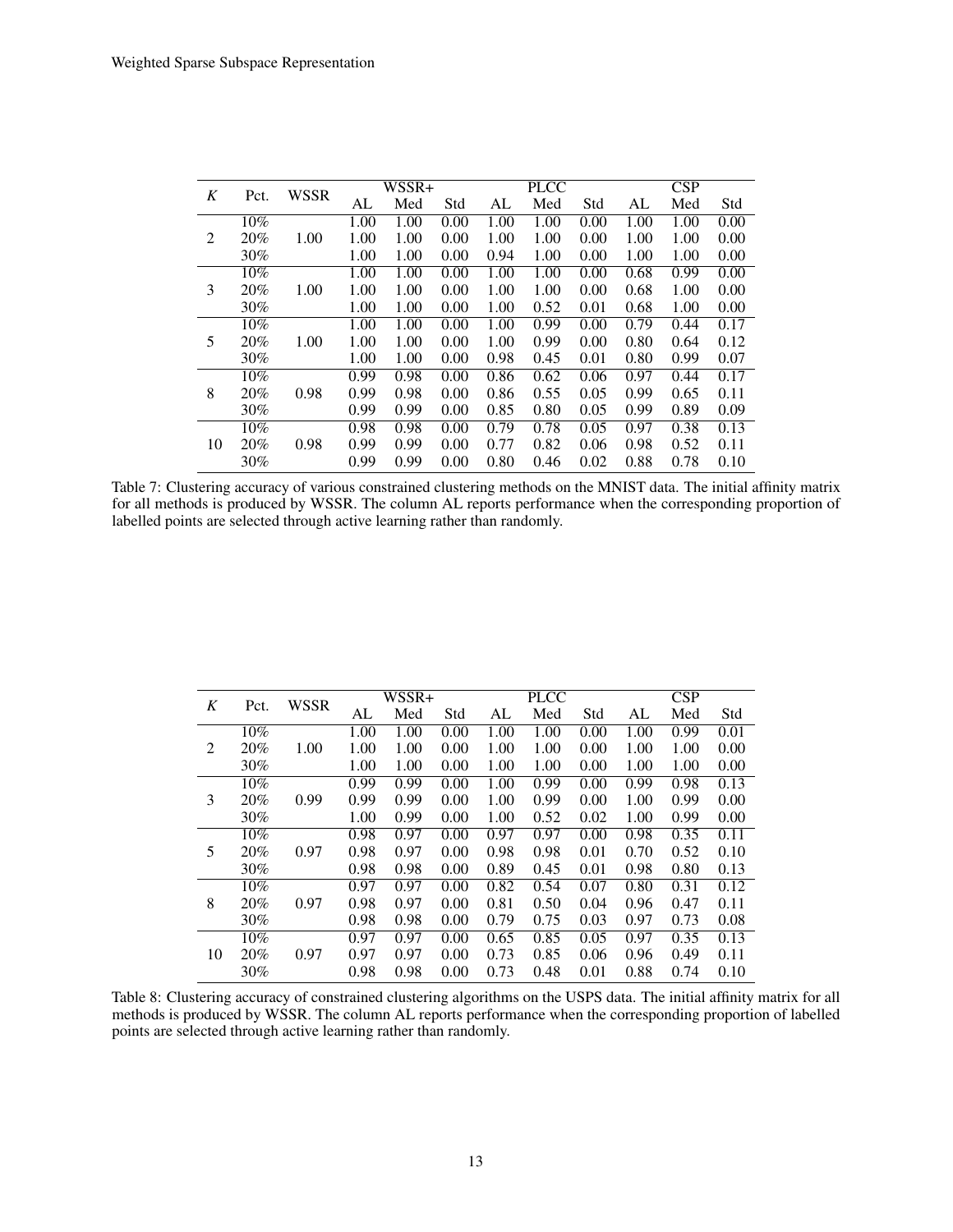Similar conclusions can be drawn from Table [8](#page-12-1) which reports performance on the USPS data set. Again the initial cluster assignment produced by the fully unsupervised WSSR algorithm is very accurate. Using a subset of randomly chosen labelled points never reduces the performance of WSSR+, whose performance is also very stable. This is not the case for CSP and PLCC whose median performance can decline substantially and exhibit considerable variability. As before using the active learning strategy improves performance considerably for CSP and PLCC. Due to the almost perfect performance of the constrained version of WSSR+ algorithm, the performance gain of using active learning in WSSR+ is marginal.

# <span id="page-13-4"></span>7 Conclusions & Future Work

In this work, we proposed a subspace clustering method called Weighted Sparse Simplex Representation (WSSR), which relies on estimating an affinity matrix by approximating each data point as a sparse convex combination of nearby points. We derived a lemma that provides a lower bound which can be used to select the only critical penalty parameter in our formulation. Experimental results show that WSSR is competitive with state-of-the-art subspace clustering methods. We also extended this approach to the problem of constrained clustering (where external information about the actual assignment of some points is available); and to active learning (in which case choosing which points will be queried is part of the learning problem). The active learning approach we adopt aims to query points whose label information can maximally improve the quality of the overall cluster assignment. The constrained clustering approach combines the strengths of spectral methods and constrained *K*-subspace clustering and ensures that the resulting clustering is consistent with all the label information available. Experiments conducted on both synthetic and real data sets demonstrate the effectiveness of our proposed methodology in all three scenarios: (a) subspace clustering without any side information; (b) constrained subspace clustering with fixed side information; and (c) active learning.

In this work we focused on subspace clustering. For this problem the inverse cosine similarity is a natural proximity measure after projecting the data onto the unit sphere. It would be interesting to explore other affinity measures that can potentially be used to capture data from affine subspaces and manifolds.

# References

- <span id="page-13-8"></span>Basu S, Davidson I, Wagstaff K (2008) Constrained clustering: Advances in algorithms, theory, and applications. CRC Press
- <span id="page-13-13"></span>Boyd S, Vandenberghe L (2004) Convex optimization. Cambridge University Press
- <span id="page-13-5"></span>Bradley PS, Mangasarian OL (2000) *k*-plane clustering. Journal of Global Optimization 16(1):23–32
- <span id="page-13-10"></span>Critchley F (1985) Influence in principal components analysis. Biometrika 72(3):627–636
- <span id="page-13-14"></span>Dua D, Graff C (2017) UCI Machine Learning Repository. URL <http://archive.ics.uci.edu/ml>
- <span id="page-13-0"></span>Elhamifar E, Vidal R (2013) Sparse subspace clustering: Algorithm, theory, and applications. IEEE Transactions on Pattern Analysis and Machine Intelligence 35(11):2765–2781
- <span id="page-13-9"></span>Gaines BR, Kim J, Zhou H (2018) Algorithms for fitting the constrained lasso. Journal of Computational and Graphical Statistics 27(4):861–871
- <span id="page-13-6"></span>Hu H, Lin Z, Feng J, Zhou J (2014) Smooth representation clustering. In: Proceedings of the IEEE Conference on Computer Vision and Pattern Recognition, pp 3834–3841
- <span id="page-13-3"></span>Huang H, Yan J, Nie F, Huang J, Cai W, Saykin AJ, Shen L (2013) A new sparse simplex model for brain anatomical and genetic network analysis. In: International Conference on Medical Image Computing and Computer-Assisted Intervention, Springer, pp 625–632
- <span id="page-13-2"></span>Huang J, Nie F, Huang H (2015) A new simplex sparse learning model to measure data similarity for clustering. In: 24th International Joint Conference on Artificial Intelligence
- <span id="page-13-12"></span>Hull JJ (1994) A database for handwritten text recognition research. IEEE Transactions on Pattern Analysis and Machine Intelligence 16(5):550–554
- <span id="page-13-11"></span>LeCun Y, Bottou L, Bengio Y, Haffner P (1998) Gradient-based learning applied to document recognition. Proceedings of the IEEE 86(11):2278–2324
- <span id="page-13-1"></span>Li C, Vidal R (2015) Structured sparse subspace clustering: A unified optimization framework. In: Proceedings of the IEEE Conference on Computer Vision and Pattern Recognition, pp 277–286
- <span id="page-13-7"></span>Li C, You C, Vidal R (2017) Structured sparse subspace clustering: A joint affinity learning and subspace clustering framework. IEEE Transactions on Image Processing 26(6):2988–3001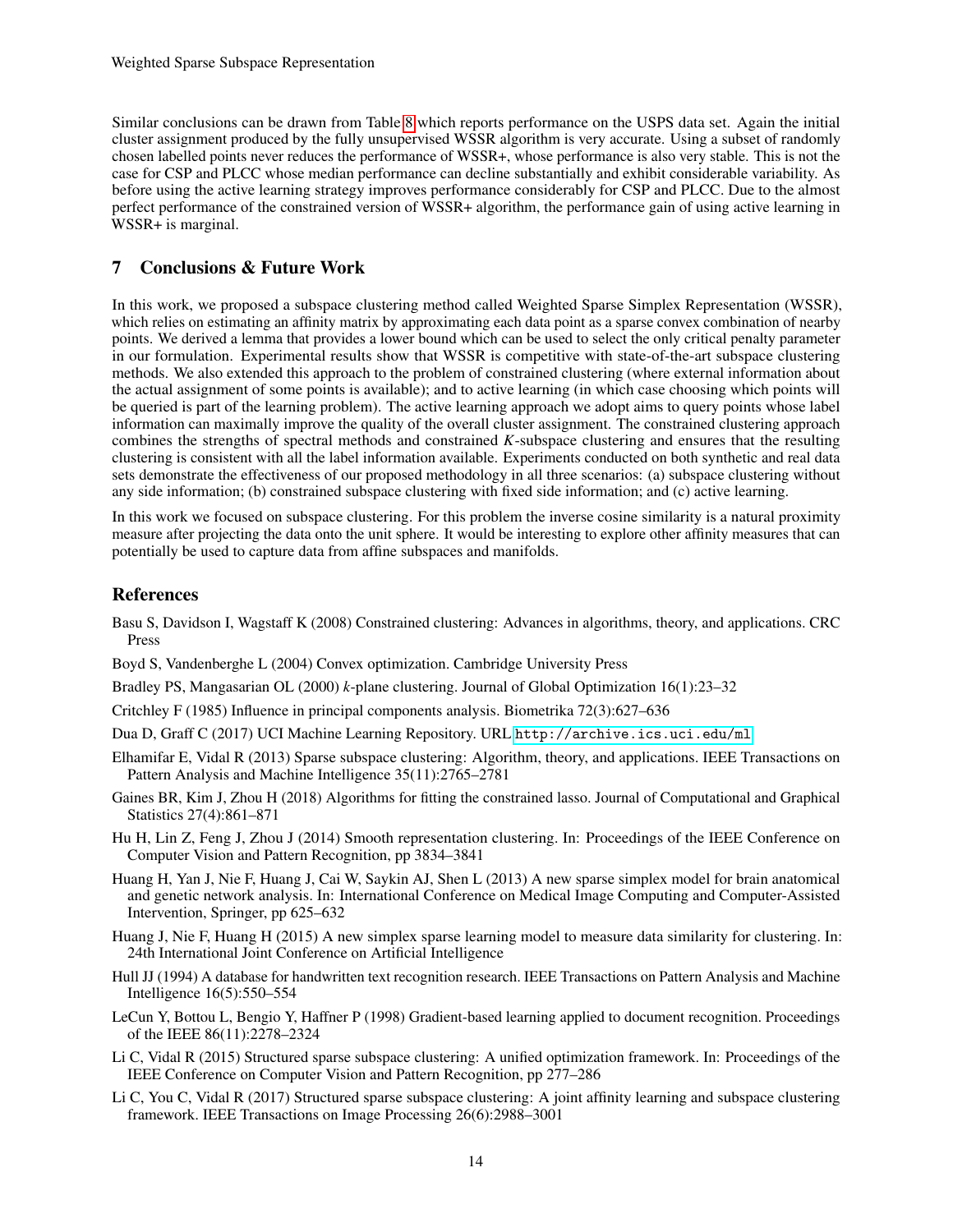- <span id="page-14-10"></span>Li C, You C, Vidal R (2018a) On geometric analysis of affine sparse subspace clustering. IEEE Journal of Selected Topics in Signal Processing 12(6):1520–1533
- <span id="page-14-13"></span>Li C, Zhang J, Guo J (2018b) Constrained sparse subspace clustering with side-information. In: 2018 24th International Conference on Pattern Recognition, IEEE, pp 2093–2099
- <span id="page-14-15"></span>Lipor J, Balzano L (2015) Margin-based active subspace clustering. In: 2015 IEEE 6th International Workshop on Computational Advances in Multi-Sensor Adaptive Processing, IEEE, pp 377–380
- <span id="page-14-7"></span>Lipor J, Balzano L (2017) Leveraging union of subspace structure to improve constrained clustering. In: Proceedings of the 34th International Conference on Machine Learning, JMLR, vol 70, pp 2130–2139
- <span id="page-14-4"></span>Liu G, Lin Z, Yan S, Sun J, Yu Y, Ma Y (2012) Robust recovery of subspace structures by low-rank representation. IEEE Transactions on Pattern Analysis and Machine Intelligence 35(1):171–184
- <span id="page-14-12"></span>Liu H, Tao Z, Fu Y (2018) Partition level constrained clustering. IEEE Transactions on Pattern Analysis and Machine Intelligence 40(10):2469–2483
- <span id="page-14-5"></span>Lu C, Min H, Zhao Z, Zhu L, Huang D, Yan S (2012) Robust and efficient subspace segmentation via least squares regression. In: European Conference on Computer Vision, Springer, pp 347–360
- <span id="page-14-0"></span>McWilliams B, Montana G (2014) Subspace clustering of high-dimensional data: A predictive approach. Data Mining and Knowledge Discovery 28(3):736–772
- <span id="page-14-9"></span>Ng AY, Jordan MI, Weiss Y (2002) On spectral clustering: Analysis and an algorithm. In: Advances in Neural Information Processing Systems, pp 849–856
- <span id="page-14-17"></span>Parikh N, Boyd S (2014) Proximal algorithms. Foundations and Trends in Optimization 1(3):127–239
- <span id="page-14-6"></span>Peng H, Pavlidis NG (2019) Subspace clustering with active learning. In: IEEE International Conference on Big Data (Big Data), IEEE, pp 135–144
- <span id="page-14-2"></span>Peng H, Pavlidis NG, Eckley IA, Tsalamanis I (2018) Subspace clustering of very sparse high-dimensional data. In: IEEE International Conference on Big Data (Big Data), IEEE, pp 3780–3783
- <span id="page-14-1"></span>Rao S, Tron R, Vidal R, Ma Y (2010) Motion segmentation in the presence of outlying, incomplete, or corrupted trajectories. IEEE Transactions on Pattern Analysis and Machine Intelligence 32(10):1832–1845
- <span id="page-14-3"></span>Vidal R (2011) Subspace clustering. IEEE Signal Processing Magazine 28(2):52–68
- <span id="page-14-14"></span>Wagstaff K, Cardie C, Rogers S, Schrödl S (2001) Constrained *k*-means clustering with background knowledge. In: Proceedings of the 18th International Conference on Machine Learning, vol 1, pp 577–584
- <span id="page-14-18"></span>Wang W, Carreira-Perpinán MA (2013) Projection onto the probability simplex: An efficient algorithm with a simple proof, and an application. arXiv:13091541
- <span id="page-14-11"></span>Wang X, Davidson I (2010) Flexible constrained spectral clustering. In: Proceedings of the 16th ACM SIGKDD International Conference on Knowledge Discovery and Data Mining, ACM, pp 563–572
- <span id="page-14-20"></span>Wang X, Qian B, Davidson I (2014) On constrained spectral clustering and its applications. Data Mining and Knowledge Discovery 28(1):1–30
- <span id="page-14-19"></span>Yang J, Liang J, Wang K, Rosin P, Yang MH (2019) Subspace clustering via good neighbors. IEEE Transactions on Pattern Analysis and Machine Intelligence
- <span id="page-14-8"></span>You C, Robinson D, Vidal R (2016) Scalable sparse subspace clustering by orthogonal matching pursuit. In: Proceedings of the IEEE Conference on Computer Vision and Pattern Recognition, pp 3918–3927
- <span id="page-14-16"></span>Zou H, Hastie T (2005) Regularization and variable selection via the elastic net. Journal of the Royal Statistical Society: Series B (Statistical Methodology) 67(2):301–320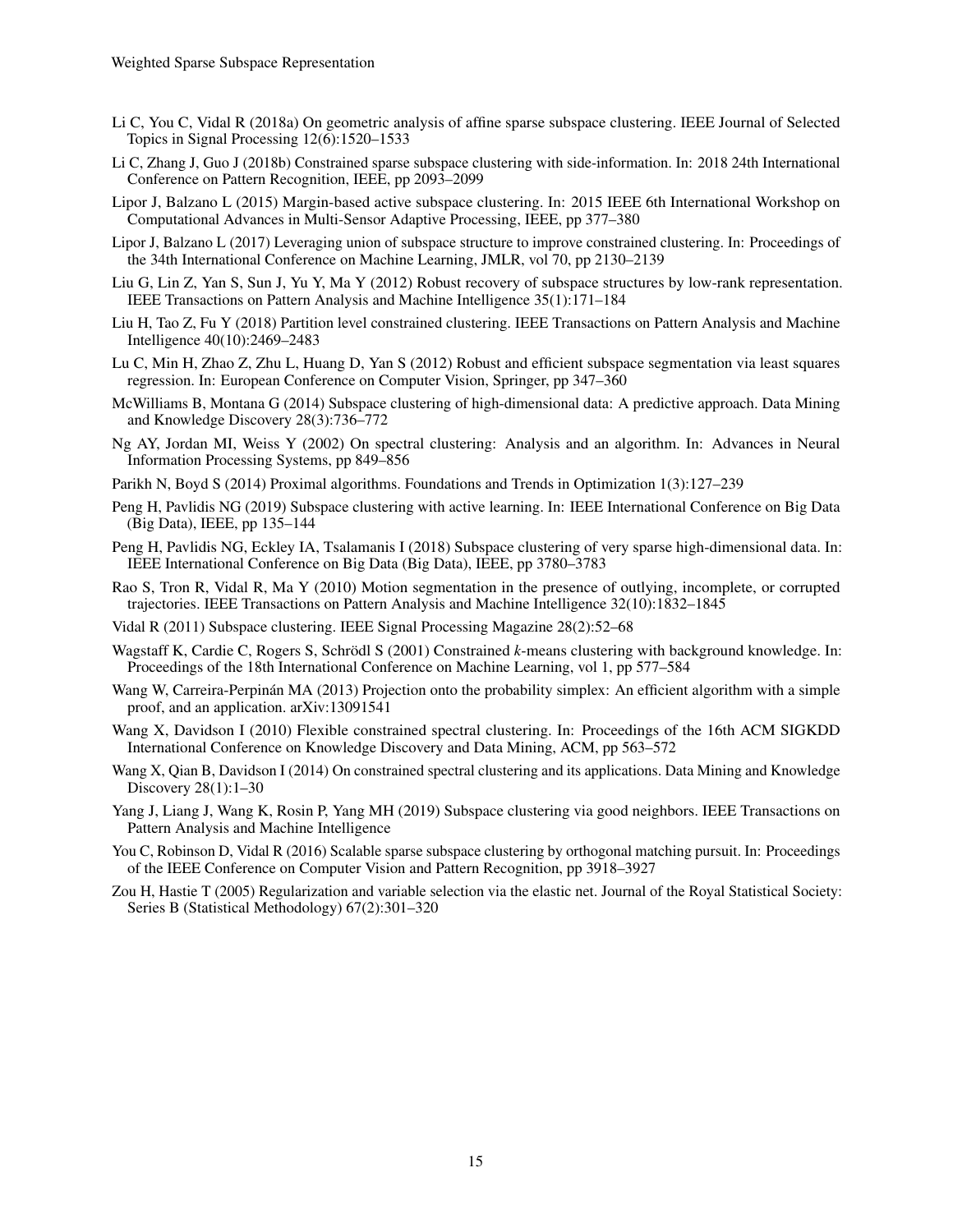### A KKT Conditions for Optimality

In this section, we derive the Karush-Kuhn-Tucker (KKT) conditions for our proposed WSSR problem formulation. For any optimisation problem with differentiable objective and constraint functions for which strong duality holds, the KKT conditions are necessary and sufficient conditions for obtaining the optimal solution [\(Boyd and Vandenberghe, 2004\)](#page-13-13).

Firstly, the stationarity condition in the KKT conditions states that when optimality is achieved, the derivative of the Lagrangian with respect to  $\pmb{\beta}_i$  is zero. The Lagrangian  $L(\pmb{\beta}_i;\lambda_i,\pmb{\mu}_i)$  associated with the WSSR problem in [\(5\)](#page-2-1) can be expressed as

$$
L(\boldsymbol{\beta}_i; \lambda_i, \boldsymbol{\mu}_i) = \frac{1}{2} \boldsymbol{\beta}_i^{\mathsf{T}} \left( \hat{X}_L^{\mathsf{T}} \hat{X}_L + \xi D_L^{\mathsf{T}} D_L \right) \boldsymbol{\beta}_i + \left( \rho \boldsymbol{d}_L - \hat{X}_L^{\mathsf{T}} \hat{\boldsymbol{x}}_i \right)^{\mathsf{T}} \boldsymbol{\beta}_i - \boldsymbol{\mu}_i^{\mathsf{T}} \boldsymbol{\beta}_i + \lambda_i \left( \boldsymbol{\beta}_i^{\mathsf{T}} \boldsymbol{1} - 1 \right), \tag{13}
$$

in which  $\lambda_i$  is a scalar and  $\mu_i$  is a vector of non-negative Lagrange multipliers. Thus, the stationarity condition gives the following

$$
\nabla L(\boldsymbol{\beta}_i; \lambda_i, \boldsymbol{\mu}_i) = \left(\hat{X}_L^T \hat{X}_L + \xi D_L^T D_L\right) \boldsymbol{\beta}_i - \hat{X}_L^T \boldsymbol{x}_i + \rho \boldsymbol{d}_L + \lambda_i \mathbf{1} - \boldsymbol{\mu}_i = \mathbf{0},\tag{14}
$$

which can be simplified to

$$
\boldsymbol{\beta}_i = \left(\hat{X}_\mathcal{I}^\top \hat{X}_\mathcal{I} + \xi D_\mathcal{I}^\top D_\mathcal{I}\right)^{-1} \left(\hat{X}_\mathcal{I}^\top \hat{\mathbf{x}}_i + \boldsymbol{\mu}_i - \rho \boldsymbol{d}_\mathcal{I} + \lambda_i \mathbf{1}\right).
$$
\n(15)

Since all diagonal entries in  $D_{\mathcal{I}}$  are positive, the matrix  $(\hat{X}_{\mathcal{I}}^T \hat{X}_{\mathcal{I}} + \xi D_{\mathcal{I}}^T D_{\mathcal{I}})$  is full rank thus invertible.

Secondly, the KKT conditions state that any primal optimal  $\beta_i$  must satisfy both the equality and inequality constraints in [\(5\)](#page-2-1). In addition, any dual optimal  $\lambda_i$  and  $\mu_i$  must satisfy the dual feasibility constraint  $\mu_i \geq 0$ . Thirdly, the KKT conditions state that  $\mu_{ij}\beta_{ij}=0$  for all  $j\in\mathcal{I}$  for any primal optimal  $\boldsymbol{\beta}_i$  and dual optimal  $\boldsymbol{\mu}_i$  when strong duality holds. This is called the complementary slackness condition. To put everything together, when strong duality holds, any primal optimal  $\beta_i$  and any dual optimal  $\lambda_i$  and  $\mu_i$  must satisfy the following KKT conditions:

Stationarity: 
$$
\boldsymbol{\beta}_i = (\hat{X}_\mathcal{I}^\mathsf{T} \hat{X}_\mathcal{I} + \xi D_\mathcal{I}^\mathsf{T} D_\mathcal{I})^{-1} (\hat{X}_\mathcal{I}^\mathsf{T} \hat{\mathbf{x}}_i + \boldsymbol{\mu}_i - \rho \boldsymbol{d}_\mathcal{I} + \lambda_i \mathbf{1}),
$$
  
\nEquality constraint:  $\boldsymbol{\beta}_i^\mathsf{T} \mathbf{1} = 1$ ,  
\nInequality constraint:  $\boldsymbol{\beta}_i \geq 0$ ,  
\nDual feasibility:  $\boldsymbol{\mu}_i \geq 0$ ,  
\nComplementary slackness:  $\mu_{ij} \beta_{ij} = 0$ ,  $\forall j \in \mathcal{I}$ .

#### <span id="page-15-0"></span>B Necessary and Sufficient Conditions for the Trivial Solution

In Section [B.1](#page-15-1) and [B.2,](#page-16-0) we investigate the necessary and sufficient conditions under which the trivial solution is obtained. That is, only the most similar point is chosen and has coefficient one.

#### <span id="page-15-1"></span>B.1 Necessary Condition for the Trivial Solution

Consider the WSSR problem formulation in [\(5\)](#page-2-1) for a given  $x \in \mathcal{X}$ , which we restate below:

<span id="page-15-2"></span>
$$
\min_{\boldsymbol{\beta}_i} \quad \frac{1}{2} \boldsymbol{\beta}_i^{\mathsf{T}} \left( \hat{X}_\mathcal{I}^{\mathsf{T}} \hat{X}_\mathcal{I} + \xi D_\mathcal{I}^{\mathsf{T}} D_\mathcal{I} \right) \boldsymbol{\beta}_i + \left( \rho \boldsymbol{d}_\mathcal{I} - \hat{X}_\mathcal{I}^{\mathsf{T}} \hat{\boldsymbol{x}}_i \right)^{\mathsf{T}} \boldsymbol{\beta}_i
$$
\ns.t. 
$$
\boldsymbol{\beta}_i^{\mathsf{T}} \boldsymbol{1} = 1, \quad \boldsymbol{\beta}_i \geqslant \boldsymbol{0}.
$$
\n(16)

Without loss of generality, we assume that  $\hat{X}_{\mathcal{I}} = [\hat{\mathbf{x}}_{(1)}, \hat{\mathbf{x}}_{(2)}, \dots, \hat{\mathbf{x}}_{(|\mathcal{I}|)}]$  where  $\hat{\mathbf{x}}_{(k)}$  ( $k \in \{1, 2, \dots, |\mathcal{I}|\}$ ) is the *k*-th nearest neighbour of  $\bar{\bm{x}}_i$  that lies on the perpendicular hyperplane of  $\bar{\bm{x}}_i$ . Similarly  $\bm{d}_{\mathcal{I}}=\text{diag}(D_{\mathcal{I}})=\left[d_{(1)},d_{(2)},\ldots,d_{(|\mathcal{I}|)}\right]^{\mathsf{T}}$ . Let  $\beta_i^*$  denote the optimal solution to [\(16\)](#page-15-2), we establish the necessary condition for the trivial solution that  $\|\beta_i^*\|_{\infty} = 1$  in Proposition [1.](#page-4-1)

**Proposition 1.** Assume the nearest neighbour of  $\hat{\boldsymbol{x}}_i$  ( $\hat{\boldsymbol{x}}_i = \bar{\boldsymbol{x}}_i$ ) is unique, i.e.  $\hat{\boldsymbol{x}}_i^{(1)}$  $\hat{\mathbf{x}}_i^{(1)} \neq \hat{\mathbf{x}}_i^{(j)}$  $i_j^{(j)}$  for  $(j) \neq (1)$ *. If the solution of the WSSR problem in* [\(16\)](#page-15-2) *is given by*  $\pmb{\beta}_i^{\star} = \pmb{e}_1 = [1,0,\ldots,0]^{\mathsf{T}} \in \mathbb{R}^{|\mathcal{I}|}$ *, then the following holds* 

<span id="page-15-3"></span>
$$
\rho > \max \left\{ 0, \max_{j \in \{2, \dots, |\mathcal{I}| \}} \frac{(\hat{\mathbf{x}}_i^{(1)} - \hat{\mathbf{x}}_i^{(j)})^\mathsf{T} (\hat{\mathbf{x}}_i^{(1)} - \bar{\mathbf{x}}_i) + \xi (d_i^{(1)})^2}{d_i^{(j)} - d_i^{(1)}} \right\}.
$$
(17)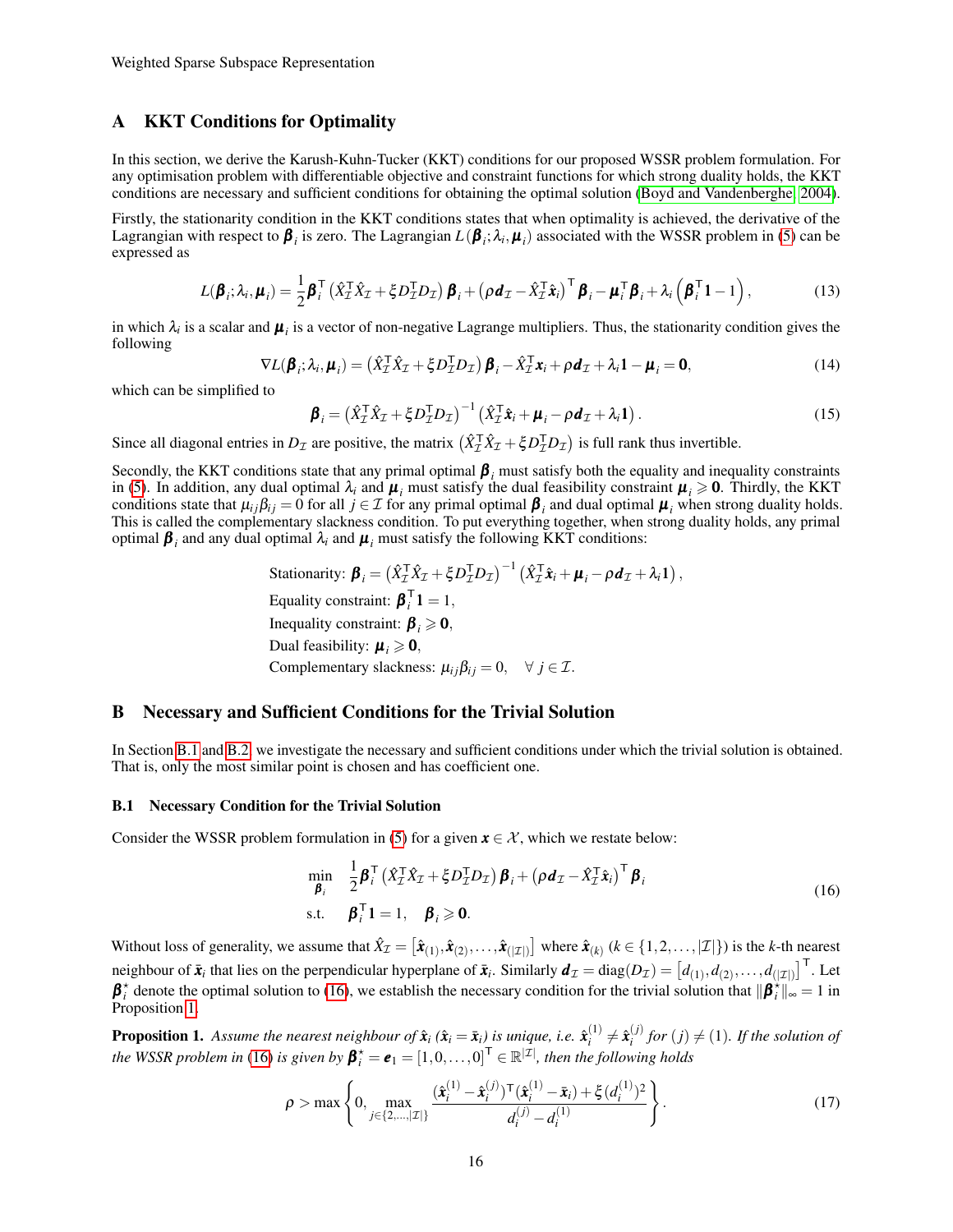*Proof.* To establish the above claim, it suffices to show that the directional derivative of the objective function at  $e_1$  is positive for all feasible directions in the unit simplex  $\Delta^{|\mathcal{I}|}$ . Without causing confusion, we drop the subscript *i* in the following proof for ease of notation. Let us denote the objective function value in [\(16\)](#page-15-2) as  $f(\boldsymbol{\beta})$ , then the derivative of the objective function is

$$
\nabla f(\boldsymbol{\beta}) = \left(\hat{X}_\mathcal{I}^\mathsf{T} \hat{X}_\mathcal{I} + \xi D_\mathcal{I}^\mathsf{T} D_\mathcal{I}\right) \boldsymbol{\beta} + \rho \boldsymbol{d}_\mathcal{I} - \hat{X}_\mathcal{I}^\mathsf{T} \hat{\boldsymbol{x}} = H \boldsymbol{\beta} + \rho \begin{bmatrix} d^{(1)} \\ d^{(2)} \\ \vdots \\ d^{|\mathcal{I}|} \end{bmatrix} - \begin{bmatrix} (\hat{\boldsymbol{x}}^{(1)})^\mathsf{T} \hat{\boldsymbol{x}} \\ (\hat{\boldsymbol{x}}^{(2)})^\mathsf{T} \hat{\boldsymbol{x}} \\ \vdots \\ (\hat{\boldsymbol{x}}^{|\mathcal{I}|})^\mathsf{T} \hat{\boldsymbol{x}} \end{bmatrix},
$$

where

$$
H = \begin{bmatrix} (\hat{\boldsymbol{x}}^{(1)})^{\mathsf{T}} \hat{\boldsymbol{x}}^{(1)} + \xi (d^{(1)})^2 & (\hat{\boldsymbol{x}}^{(1)})^{\mathsf{T}} \hat{\boldsymbol{x}}^{(2)} & \cdots & (\hat{\boldsymbol{x}}^{(1)})^{\mathsf{T}} \hat{\boldsymbol{x}}^{|\mathcal{I}|} \\ (\hat{\boldsymbol{x}}^{(2)})^{\mathsf{T}} \hat{\boldsymbol{x}}^{(1)} & (\hat{\boldsymbol{x}}^{(1)})^{\mathsf{T}} \hat{\boldsymbol{x}}^{(2)} + \xi (d^{(2)})^2 & \cdots & (\hat{\boldsymbol{x}}^{(1)})^{\mathsf{T}} \hat{\boldsymbol{x}}^{|\mathcal{I}|} \\ \vdots & \vdots & \ddots & \vdots \\ (\hat{\boldsymbol{x}}^{|\mathcal{I}|})^{\mathsf{T}} \boldsymbol{x}^{(1)} & (\hat{\boldsymbol{x}}^{|\mathcal{I}|})^{\mathsf{T}} \hat{\boldsymbol{x}}^{(2)} & \cdots & (\hat{\boldsymbol{x}}^{|\mathcal{I}|})^{\mathsf{T}} \hat{\boldsymbol{x}}^{|\mathcal{I}|} + \xi (d^{|\mathcal{I}|})^2 \end{bmatrix}
$$

Therefore  $\nabla f(\mathbf{e}_1)$  is equal to

$$
\nabla f(\boldsymbol{e}_1) = \begin{bmatrix} (\hat{\boldsymbol{x}}^{(1)})^{\mathsf{T}} \hat{\boldsymbol{x}}^{(1)} + \xi (d^{(1)})^2 \\ (\hat{\boldsymbol{x}}^{(2)})^{\mathsf{T}} \hat{\boldsymbol{x}}^{(1)} \\ \vdots \\ (\hat{\boldsymbol{x}}^{|\mathcal{I}|})^{\mathsf{T}} \hat{\boldsymbol{x}}^{(1)} \end{bmatrix} + \rho \begin{bmatrix} d^{(1)} \\ d^{(2)} \\ \vdots \\ d^{|\mathcal{I}|} \end{bmatrix} - \begin{bmatrix} (\hat{\boldsymbol{x}}^{(1)})^{\mathsf{T}} \hat{\boldsymbol{x}} \\ (\hat{\boldsymbol{x}}^{(2)})^{\mathsf{T}} \hat{\boldsymbol{x}} \\ \vdots \\ (\hat{\boldsymbol{x}}^{|\mathcal{I}|})^{\mathsf{T}} \hat{\boldsymbol{x}} \end{bmatrix}.
$$

The directional derivative of *f* at point  $\beta$  in the direction  $e_j$  is given by  $\nabla f(\beta)^T e_j$  for  $j \in \{1, 2, ..., |I|\}$ . To ensure that the directional derivative of f at  $e_1$  towards any feasible direction (that is any direction that retains  $\beta$  within the unit simplex  $\Delta^{|\mathcal{I}|}$ ) is positive, it suffices to ensure that

$$
\nabla f(\boldsymbol{e}_1)^{\mathsf{T}}(\boldsymbol{e}_j - \boldsymbol{e}_1) > 0, \quad \forall j \in \{2, ..., |\mathcal{I}|\}.
$$
 (18)

.

<span id="page-16-2"></span> $\Box$ 

The above condition holds if the following holds

<span id="page-16-1"></span>
$$
\rho > \max_{j \in \{2,\ldots,|\mathcal{I}|\}} \frac{(\hat{\mathbf{x}}^{(1)} - \hat{\mathbf{x}}^{(j)})^{\mathsf{T}} (\hat{\mathbf{x}}^{(1)} - \hat{\mathbf{x}}) + \xi (d^{(1)})^2}{d^{(j)} - d^{(1)}}.
$$
(19)

[\(17\)](#page-15-3) is obtained by combining the above inequality with the requirement that  $\rho > 0$ .

#### <span id="page-16-0"></span>B.2 Sufficient Condition for the Trivial Solution

Next, we show that [\(19\)](#page-16-1) is a sufficient condition for the trivial solution  $\beta_i^* = e_1$ .

**Proposition 2.** Assume the nearest neighbour of  $\hat{\boldsymbol{x}}_i$  ( $\hat{\boldsymbol{x}}_i = \bar{\boldsymbol{x}}_i$ ) is unique, i.e.  $\hat{\boldsymbol{x}}_i^{(1)}$  $\hat{\mathbf{x}}_i^{(1)} \neq \hat{\mathbf{x}}_i^{(j)}$  $f_i^{(J)}$  for  $(j) \neq (1)$ *. If the following holds*

$$
\rho > \max_{j \in \{2,\dots,|\mathcal{I}|\}} \frac{(\hat{\mathbf{x}}_i^{(1)} - \hat{\mathbf{x}}_i^{(j)})^\mathsf{T} (\hat{\mathbf{x}}_i^{(1)} - \hat{\mathbf{x}}_i) + \xi (d_i^{(1)})^2}{d_i^{(j)} - d_i^{(1)}},\tag{20}
$$

*then the solution to* [\(16\)](#page-15-2) *is given by*  $\boldsymbol{\beta}_i^{\star} = \boldsymbol{e}_1$ *. In addition, if for all*  $j \in \{2, ..., |\mathcal{I}|\}$  *we have* 

$$
\left(\bar{\boldsymbol{x}}_i^{(j)}-\bar{\boldsymbol{x}}_i^{(1)}\right)^{\mathsf{T}}\left(\bar{\boldsymbol{x}}_i-\bar{\boldsymbol{x}}_i^{(1)}\right)\leqslant 0,
$$

*then the solution to* [\(16\)](#page-15-2) *is given by*  $\boldsymbol{\beta}_i^{\star} = \boldsymbol{e}_1$  *for all*  $\rho > 0$ *.* 

*Proof.* For the first part of the proposition, if [\(20\)](#page-16-2) holds, then for all *j* (*j* ∈ {2,...,| $\mathcal{I}$ |}) we have

$$
\rho > \frac{(\hat{\boldsymbol{x}}_i^{(1)} - \hat{\boldsymbol{x}}_i^{(j)})^\top (\hat{\boldsymbol{x}}_i^{(1)} - \hat{\boldsymbol{x}}_i) + \xi (d_i^{(1)})^2}{d_i^{(j)} - d_i^{(1)}}
$$
\n
$$
\Leftrightarrow (\hat{\boldsymbol{x}}_i^{(j)})^\top (\hat{\boldsymbol{x}}_i^{(1)} - \hat{\boldsymbol{x}}_i) + \rho d_i^{(j)} > (\hat{\boldsymbol{x}}_i^{(1)})^\top (\hat{\boldsymbol{x}}_i^{(1)} - \hat{\boldsymbol{x}}_i) + \xi (d_i^{(1)})^2 + \rho d_i^{(1)}
$$
\n
$$
\Leftrightarrow \nabla f(\boldsymbol{e}_1)^\top \boldsymbol{e}_j > \nabla f(\boldsymbol{e}_1)^\top \boldsymbol{e}_1
$$
\n
$$
\Leftrightarrow \nabla f(\boldsymbol{e}_1)^\top (\boldsymbol{e}_j - \boldsymbol{e}_1) > 0.
$$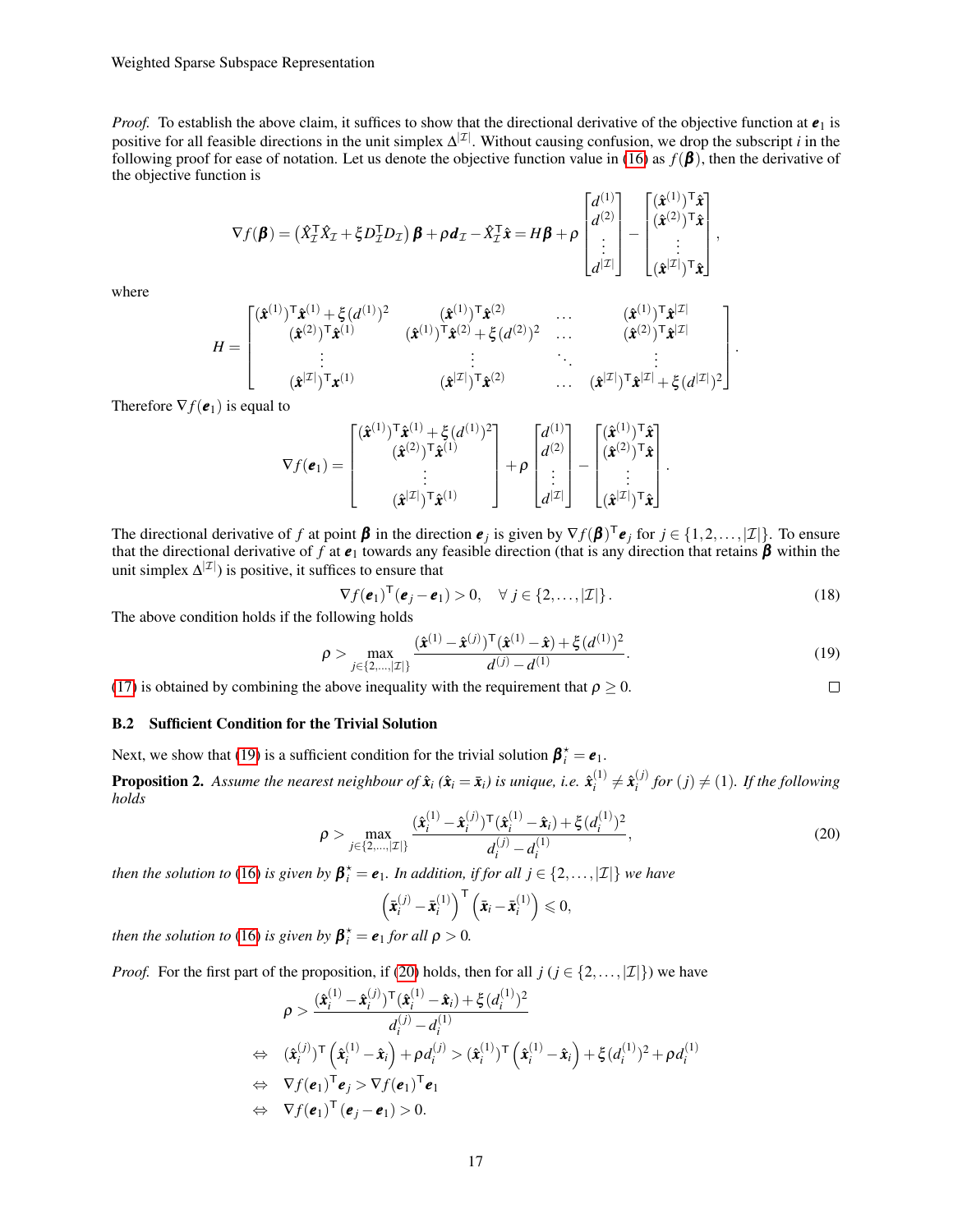The last line from above means that the directional derivative at  $e_1$  towards any other feasible direction within the unit simplex  $\Delta^{(N-1)}$  is positive. Thus the solution to [\(16\)](#page-15-2) is given by  $\beta^* = e_1$ .

<span id="page-17-0"></span>For the second part of the proposition, we first provide a geometric interpretation in Figure [5](#page-17-0) for the meaning of the statement. In Figure [5,](#page-17-0)  $\bar{x}_i$  is the point to be approximated and  $\bar{x}_i^{(1)}$  $i_i^{(1)}$  is its nearest neighbour on the unit sphere. The bold



Figure 5: A geometric interpretation for when the trivial solution is obtained.

black line is the perpendicular hyperplane of  $(\bar{x}_i - \bar{x}_i^{(1)})$  $\mathcal{H}^{(1)}$  ), which is denoted by  $\mathcal{H} = \left\{ \mathbf{y} | \mathbf{y}^{\mathsf{T}} \left( \bar{\mathbf{x}}_i - \bar{\mathbf{x}}_i^{(1)} \right) \right\}$  $\begin{pmatrix} 1 \ i \end{pmatrix} = 0$ .

Assume that all points apart from  $\bar{x}_i$  and  $\bar{x}_i^{(1)}$  $\vec{r}_i$  lie on one side of the hyperplane H, opposite the side to which  $\vec{x}_i$  resides in. That is,  $(\bar{x}_i^{(j)} - \bar{x}_i^{(1)})$  $\left(\bar{\mathbf{x}}_i\right)^{\mathsf{T}}\left(\bar{\mathbf{x}}_i - \bar{\mathbf{x}}_i^{(1)}\right)$  $\binom{1}{i}$   $\leq 0$  for all  $j \in \{2, ..., |\mathcal{I}|\}$ . We can see that  $\mathcal H$  is a supporting hyperplane for conv $(\bar{\mathcal{X}} \setminus {\{\bar{\mathbf{x}}_i\}})$ . Consider for an arbitrary point  $\mathbf{y} = Y\boldsymbol{\beta} \in \text{conv}(\bar{\mathcal{X}} \setminus {\{\bar{\mathbf{x}}_i\}})$ , we have

$$
\begin{aligned}\n&\left(\bar{\mathbf{x}}_i - \bar{\mathbf{x}}_i^{(1)}\right)^{\mathsf{T}} \left(Y\boldsymbol{\beta} - \bar{\mathbf{x}}_i^{(1)}\right) \\
&= \left(\bar{\mathbf{x}}_i - \bar{\mathbf{x}}_i^{(1)}\right)^{\mathsf{T}} \left[\sum_{j=1}^{\vert \mathcal{I} \vert} \beta_j \left(\bar{\mathbf{x}}_i^{(j)} - \bar{\mathbf{x}}_i^{(1)}\right)\right] \\
&= \sum_{j=1}^{\vert \mathcal{I} \vert} \beta_j \left(\bar{\mathbf{x}}_i - \bar{\mathbf{x}}_i^{(1)}\right)^{\mathsf{T}} \left(\bar{\mathbf{x}}_i^{(j)} - \bar{\mathbf{x}}_i^{(1)}\right) \\
&\leq 0.\n\end{aligned}
$$

That is, all points apart from  $\bar{\boldsymbol{x}}_i$  and  $\bar{\boldsymbol{x}}_i^{(1)}$ *i*<sup>1</sup>) lie on one side of the supporting hyperplane  $\mathcal{H} = \left\{ y | y^\mathsf{T} \left( \bar{x}_i - \bar{x}_i^{(1)} \right) \right\}$  $\binom{1}{i} = 0$ . That is,  $(\bar{x}_i^{(j)} - \bar{x}_i^{(1)})$  $\left(\bar{\mathbf{x}}_i\right)^{\mathsf{T}}\left(\bar{\mathbf{x}}_i - \bar{\mathbf{x}}_i^{(1)}\right)$  $\binom{1}{i}$   $\leq 0$ . In this case, any linear combination of the column vectors in *Y* would be further away from  $\bar{x}_i$  than using  $\bar{x}_i^{(1)}$  $i_i^{(1)}$  itself as the approximation.

Therefore, the proposition says if  $(\bar{x}_i^{(j)} - \bar{x}_i^{(1)})$  $\begin{bmatrix} 1 \ i \end{bmatrix}^{\mathsf{T}} \left( \bar{\bm{x}}_i - \bar{\bm{x}}_i^{(1)} \right)$  $\binom{1}{i}$   $\leq 0$  is satisfied for all  $j \in \{2, ..., |\mathcal{I}|\}$ , then the trivial solution can be obtained for any  $\rho > 0$ .

# C WSSR+ Experiments on UCI Benchmark Data

In this section, we conduct further experiments to compare WSSR+ with other state-of-the-art constrained clustering methods on data sets that do not exhibit subspace structure. The experiments are conducted on four UCI benchmark data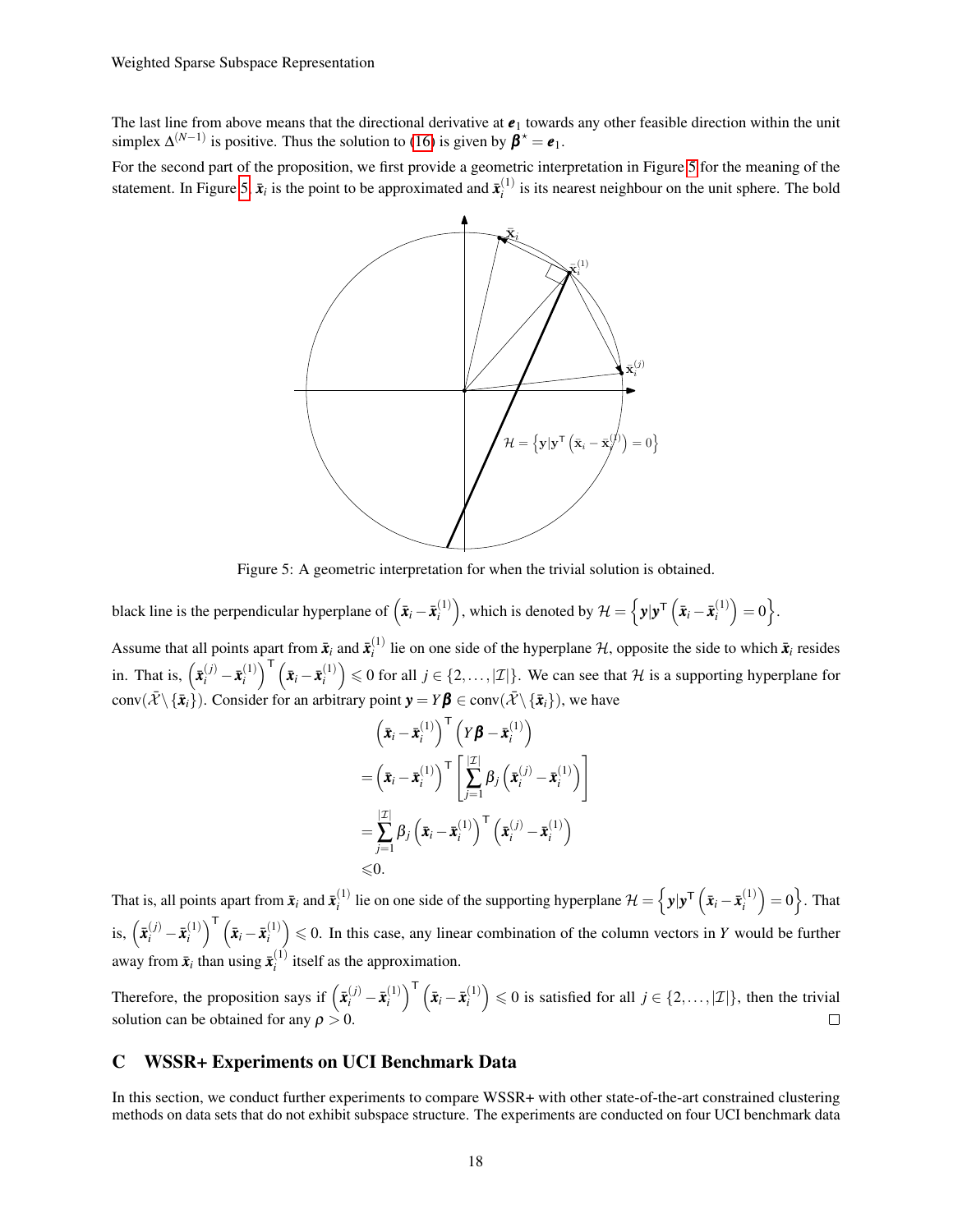<span id="page-18-0"></span>sets [\(Dua and Graff, 2017\)](#page-13-14), which have been used previously to demonstrate the effectiveness of constrained spectral clustering methods [\(Wang et al., 2014;](#page-14-20) [Liu et al., 2018\)](#page-14-12). A summary of the data characteristics can be found in Table [9.](#page-18-0)

|                   |     | Data sets No. of points $(N)$ No. of features $(P)$ No. of clusters $(K)$ |  |
|-------------------|-----|---------------------------------------------------------------------------|--|
| 1r <sub>1</sub> s | 50  |                                                                           |  |
| wine              | '78 |                                                                           |  |
| ecoli             | 336 | 343                                                                       |  |
| glass             | 214 |                                                                           |  |

|  | Table 9: A summary of the UCI benchmark data sets. |  |
|--|----------------------------------------------------|--|
|--|----------------------------------------------------|--|

<span id="page-18-1"></span>Performance results in terms of clustering accuracy are reported in Table [10](#page-18-1) under varying proportions of side information. For each proportion *p*% of side information, we run all experiments for 20 replications and report the median clustering accuracy along with the standard deviation. For each data set, the best performance results are highlighted in bold, and the second best performance results are underlined.

| Data  | Pct. | <b>WSSR</b> |      | WSSR+ | <b>PLCC</b> |      |      | CSP  |      | <b>LCVQE</b> |
|-------|------|-------------|------|-------|-------------|------|------|------|------|--------------|
|       |      |             | Med  | Std   | Med         | Std  | Med  | Std  | Med  | Std          |
|       | 10%  |             | 0.97 | 0.00  | 0.97        | 0.00 | 0.94 | 0.14 | 0.90 | 0.01         |
| iris  | 20%  | 0.97        | 0.97 | 0.00  | 0.98        | 0.01 | 0.98 | 0.07 | 0.92 | 0.02         |
|       | 30%  |             | 0.98 | 0.01  | 0.99        | 0.01 | 0.98 | 0.12 | 0.93 | 0.01         |
|       | 10%  |             | 0.86 | 0.02  | 0.85        | 0.01 | 0.68 | 0.06 | 0.71 | 0.02         |
| wine  | 20%  | 0.83        | 0.88 | 0.02  | 0.86        | 0.01 | 0.75 | 0.07 | 0.73 | 0.03         |
|       | 30%  |             | 0.88 | 0.02  | 0.87        | 0.04 | 0.85 | 0.05 | 0.71 | 0.04         |
|       | 10%  |             | 0.77 | 0.01  | 0.67        | 0.06 | 0.76 | 0.03 | 0.77 | 0.03         |
| ecoli | 20%  | 0.78        | 0.80 | 0.01  | 0.82        | 0.02 | 0.76 | 0.02 | 0.80 | 0.05         |
|       | 30%  |             | 0.81 | 0.02  | 0.71        | 0.05 | 0.76 | 0.02 | 0.80 | 0.03         |
|       | 10%  |             | 0.69 | 0.01  | 0.67        | 0.04 | 0.65 | 0.09 | 0.58 | 0.02         |
| glass | 20%  | 0.68        | 0.69 | 0.01  | 0.66        | 0.01 | 0.69 | 0.04 | 0.60 | 0.04         |
|       | 30%  |             | 0.70 | 0.01  | 0.60        | 0.03 | 0.72 | 0.04 | 0.61 | 0.04         |

Table 10: Clustering accuracy of various spectral-based constrained clustering methods on UCI benchmark data sets.

It is worth noting that all the initial clustering accuracy scores achieved by WSSR here are significantly better than that produced by spectral clustering as reported in [Liu et al.](#page-14-12) [\(2018\)](#page-14-12). As a result, the performance results for all three competing methods are much better than what have been previously reported. With that said, it can be seen that extra side information can have a negative impact on the resulting accuracy. For example, this is the case for PLCC on both *ecoli* and *glass* data sets, in which the performance degrades with the increase of side information.

Overall, WSSR+ has a favourable performance against all three competing methods. In particular, it enjoys the best performance across all side information levels on the *wine* data set and remains one of the top two performers on the remaining data sets. As opposed to the adverse effects that have been observed in the competing methods, the performance of WSSR+ improves consistently with the increase of side information. The performance of PLCC appears to be similarly competitive to that of WSSR+. However the standard deviation from PLCC can be comparatively big on data sets such as *ecoli* and *glass*. The performance variability in PLCC undermines its reliability and seemingly high median clustering accuracy.

To further investigate the stability of various methods, we provide detailed performance visualisations for all methods on all data sets in Figure [6.](#page-19-0) Each plot presents the minimum, median, and maximum performance of each constrained clustering method across 20 replications. The proportion of known class labels *p*% range from 0.1 to 1.0, with 1.0 being all class labels are known. High variability can be observed from the performance of CSP (on *iris* data set) and LCVQE (on *wine* and *glass* data sets). It also becomes obvious that even for methods that have relatively small variability, such as PLCC and WSSR+, consistent performance improvement is not always achieved on all data sets. In particular, the clustering accuracy of PLCC decreased when the available side information increased to 40% on the iris data. Taking into account both consistent and stable performance improvement, WSSR+ is competitive against these state-of-the-art methods.